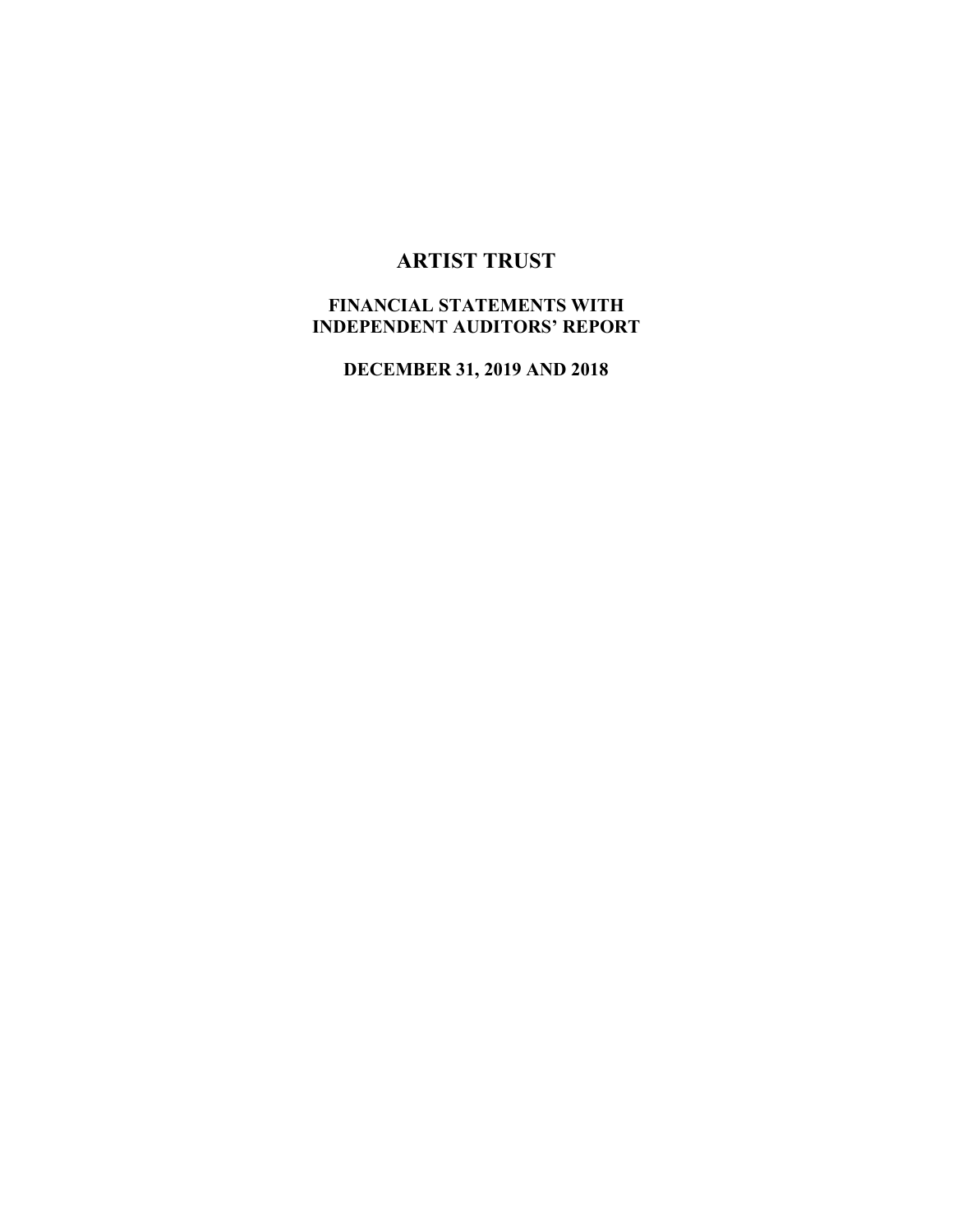

#### **INDEPENDENT AUDITORS' REPORT**

To the Board of Trustees Artist Trust Seattle, Washington

We have audited the accompanying financial statements of Artist Trust (a nonprofit organization), which comprise the statements of financial position as of December 31, 2019 and 2018, and the related statements of activities, functional expenses, and cash flows for the years then ended, and the related notes to the financial statements.

#### *Management's Responsibility for the Financial Statements*

Management is responsible for the preparation and fair presentation of these financial statements in accordance with accounting principles generally accepted in the United States of America; this includes the design, implementation, and maintenance of internal control relevant to the preparation and fair presentation of financial statements that are free from material misstatement, whether due to fraud or error.

#### *Auditors' Responsibility*

Our responsibility is to express an opinion on these financial statements based on our audits. We conducted our audits in accordance with auditing standards generally accepted in the United States of America. Those standards require that we plan and perform the audit to obtain reasonable assurance about whether the financial statements are free from material misstatement.

An audit involves performing procedures to obtain audit evidence about the amounts and disclosures in the financial statements. The procedures selected depend on the auditor's judgment, including the assessment of the risks of material misstatement of the financial statements, whether due to fraud or error. In making those risk assessments, the auditor considers internal control relevant to the entity's preparation and fair presentation of the financial statements in order to design audit procedures that are appropriate in the circumstances, but not for the purpose of expressing an opinion on the effectiveness of the entity's internal control. Accordingly, we express no such opinion. An audit also includes evaluating the appropriateness of accounting policies used and the reasonableness of significant accounting estimates made by management, as well as evaluating the overall presentation of the financial statements.

We believe that the audit evidence we have obtained is sufficient and appropriate to provide a basis for our audit opinion.

#### *Opinion*

In our opinion, the financial statements referred to above present fairly, in all material respects, the financial position of Artist Trust as of December 31, 2019 and 2018, and the changes in its net assets and its cash flows for the years then ended in accordance with accounting principles generally accepted in the United States of America.

> TEL 206.525.5170 17544 Midvale Ave N, Suite 100 Shoreline, WA 98133 www.judyjonescpa.com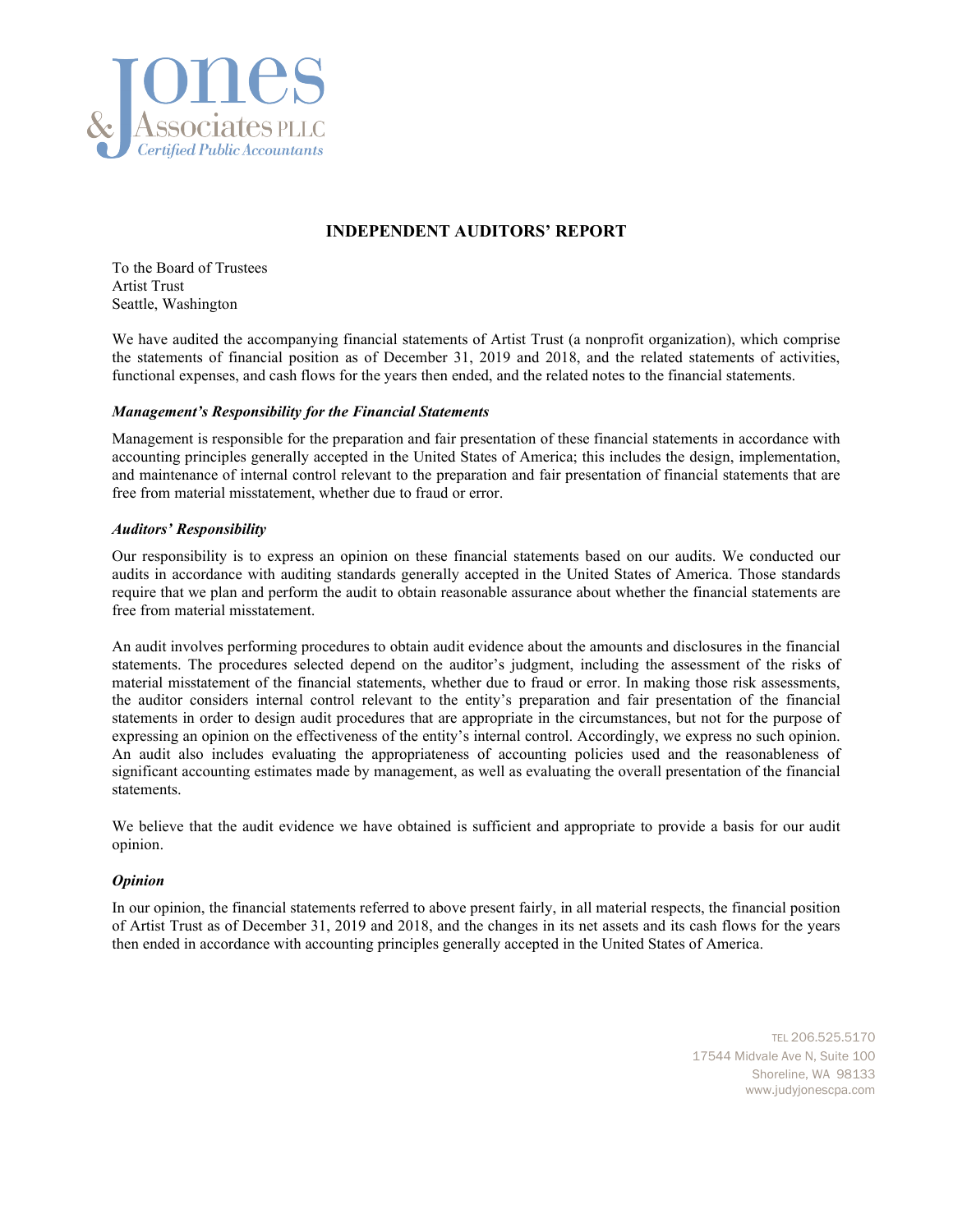#### *Prior Period Adjustments*

As discussed in Note 16 to the financial statements, during the year ended December 31, 2019, certain transactions were analyzed and it was determined that these should have been recognized differently in the year ended December 31, 2018. Accordingly, amounts recorded for net assets with and without donor restrictions, undesignated contributions, and contributions with donor restrictions have been restated in the December 31, 2018 financial statements now presented. Our opinion is not modified with respect to this matter.

Jones ! Associates PLLC, CPAs

Jones & Associates PLLC, CPAs July 25, 2020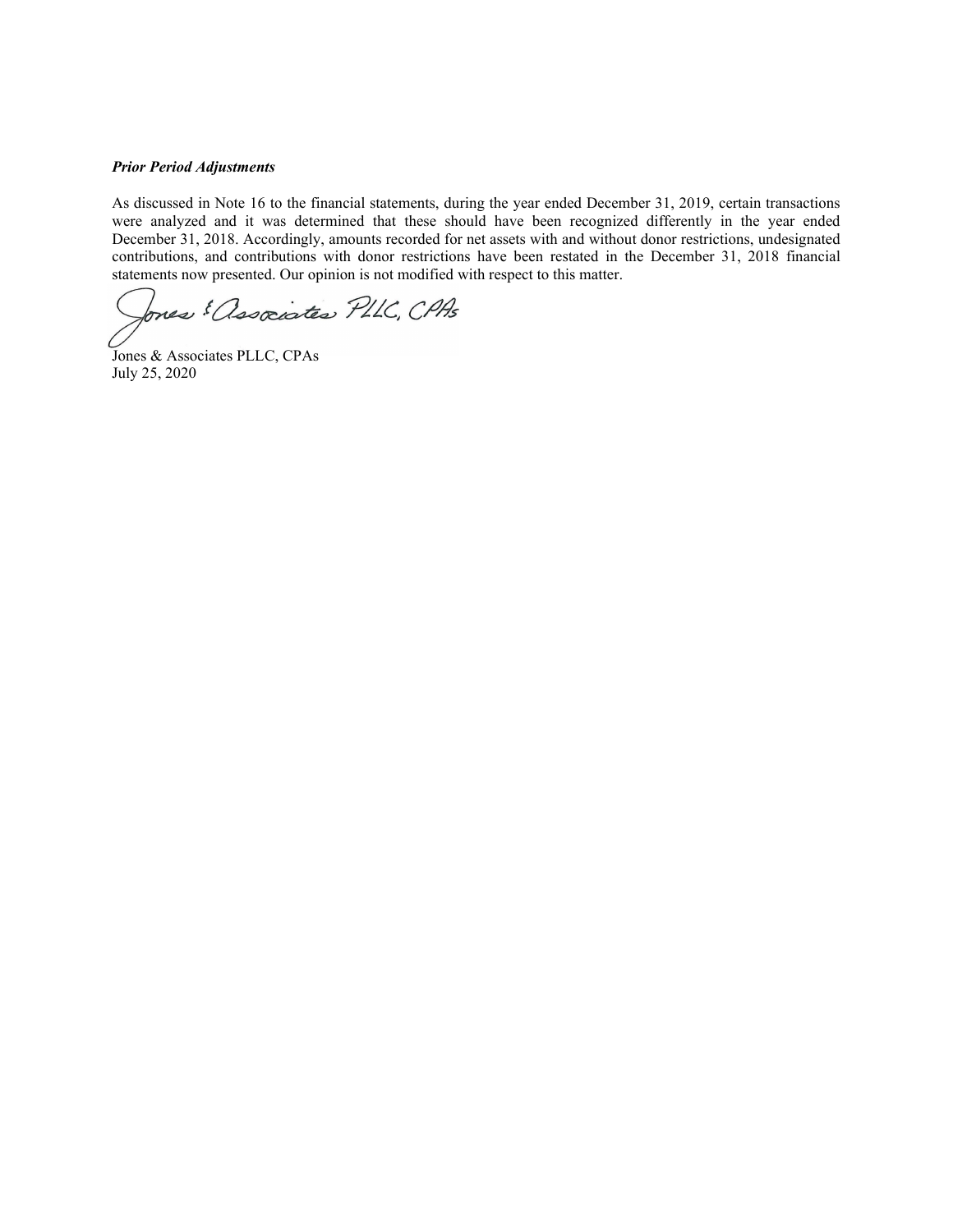### **ARTIST TRUST STATEMENTS OF FINANCIAL POSITION DECEMBER 31, 2019 AND 2018**

|                                                       |                           | 2019      | 2018            |
|-------------------------------------------------------|---------------------------|-----------|-----------------|
| <b>ASSETS</b>                                         |                           |           |                 |
| Cash and cash equivalents                             | \$                        | 254,889   | \$<br>210,888   |
| Pledges and grants receivable, net                    |                           | 444,199   | 414,599         |
| Prepaid expenses                                      |                           | 25,744    | 20,509          |
| Total current assets                                  |                           | 724,832   | 645,996         |
| Cash and cash equivalents held for long-term purposes |                           | 365,481   | 311,406         |
| Pledges and grants receivable, long-term, net         |                           | 887,218   | 1,018,215       |
| Investments held by Vanguard                          |                           | 2,339,951 | 1,931,755       |
| Assets held in trust                                  |                           | 184,792   | 157,795         |
| Property and equipment, net                           |                           | 297,199   | 323,706         |
|                                                       | $\boldsymbol{\mathsf{S}}$ | 4,799,473 | \$<br>4,388,873 |
| <b>LIABILITIES AND NET ASSETS</b>                     |                           |           |                 |
| <b>LIABILITIES</b>                                    |                           |           |                 |
| Accounts payable and accrued liabilities              | \$                        | 19,305    | \$<br>25,897    |
| Deferred revenue                                      |                           |           | 2,096           |
| Mortgage note payable                                 |                           | 11,441    | 10,985          |
| <b>Total current liabilities</b>                      |                           | 30,746    | 38,978          |
| Mortgage note payable, long-term                      |                           | 163,285   | 174,726         |
| <b>Total liabilities</b>                              |                           | 194,031   | 213,704         |
| <b>NET ASSETS</b>                                     |                           |           |                 |
| Without donor restrictions - undesignated             |                           | 344,995   | 201,069         |
| Without donor restrictions - Board designated         |                           | 482,300   | 412,192         |
| Total net assets without donor restrictions           |                           | 827,295   | 613,261         |
| With donor restrictions - purpose and time            |                           | 2,146,427 | 1,930,188       |
| With donor restrictions - perpetual in nature         |                           | 1,631,720 | 1,631,720       |
| Total net assets with donor restrictions              |                           | 3,778,147 | 3,561,908       |
| Total net assets                                      |                           | 4,605,442 | 4,175,169       |
|                                                       | \$                        | 4,799,473 | \$<br>4,388,873 |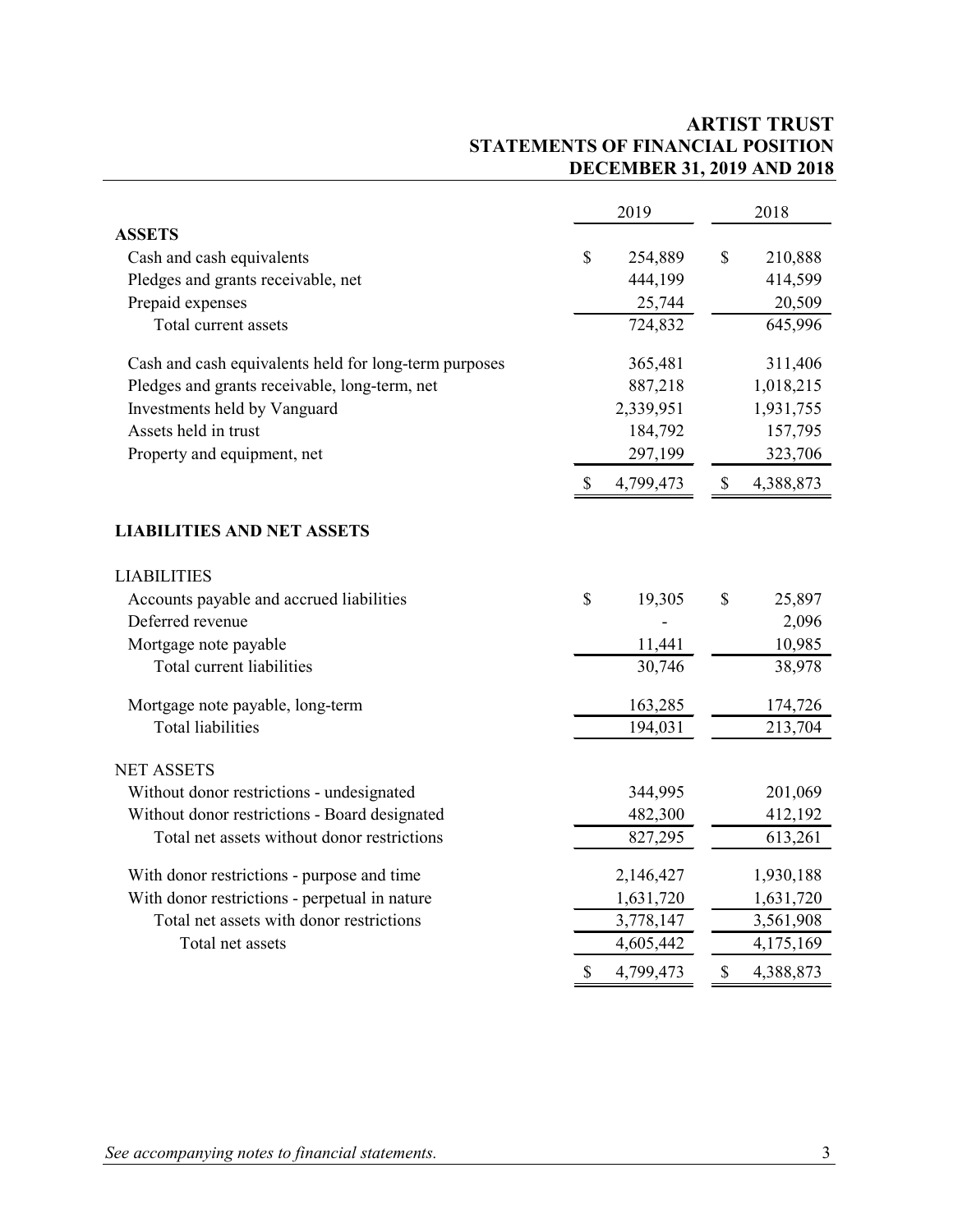## **ARTIST TRUST STATEMENT OF ACTIVITIES YEAR ENDED DECEMBER 31, 2019**

|                                        |               | Without donor restrictions |              |              |                          |    | With donor restrictions |    |                          |
|----------------------------------------|---------------|----------------------------|--------------|--------------|--------------------------|----|-------------------------|----|--------------------------|
|                                        |               |                            |              |              | Board                    |    | Purpose                 |    | Perpetual                |
|                                        | Total         |                            | Undesignated |              | Designated               |    | and time                |    | in nature                |
| <b>SUPPORT AND REVENUE</b>             |               |                            |              |              |                          |    |                         |    |                          |
| Contributions                          | \$<br>796,434 | \$                         | 381,196      | $\mathbb{S}$ | 38,114                   | S. | 377,124                 | \$ |                          |
| Benefit events, net                    | 429,559       |                            | 429,559      |              |                          |    |                         |    |                          |
| Grants from government agencies        | 73,376        |                            | 73,376       |              |                          |    |                         |    |                          |
| In-kind contributions                  | 21,642        |                            | 21,642       |              |                          |    |                         |    |                          |
| Program income                         | 33,197        |                            | 33,197       |              |                          |    |                         |    |                          |
| Other interest income                  | 1,504         |                            | 1,504        |              | $\overline{\phantom{a}}$ |    |                         |    | $\overline{a}$           |
|                                        | 1,355,712     |                            | 940,474      |              | 38,114                   |    | 377,124                 |    |                          |
| Net assets released from restrictions  |               |                            | 556,665      |              |                          |    | (556, 665)              |    |                          |
| Transfers of board designated funds    |               |                            | (20, 200)    |              | 20,200                   |    |                         |    | $\overline{\phantom{0}}$ |
| Total support and revenue              | 1,355,712     |                            | 1,476,939    |              | 58,314                   |    | (179, 541)              |    | $\overline{\phantom{0}}$ |
| <b>EXPENSES</b>                        |               |                            |              |              |                          |    |                         |    |                          |
| Program services                       |               |                            |              |              |                          |    |                         |    |                          |
| Artist grants                          | 460,438       |                            | 460,438      |              |                          |    |                         |    |                          |
| <b>Creative Career Center</b>          | 335,803       |                            | 335,803      |              |                          |    |                         |    |                          |
|                                        | 796,241       |                            | 796,241      |              |                          |    |                         |    |                          |
| Supporting services                    |               |                            |              |              |                          |    |                         |    |                          |
| Management and general                 | 163,522       |                            | 163,522      |              |                          |    |                         |    |                          |
| Fundraising                            | 202,535       |                            | 202,535      |              |                          |    |                         |    |                          |
| Auction                                | 177,315       |                            | 177,315      |              |                          |    |                         |    |                          |
| Total expenses                         | 1,339,613     |                            | 1,339,613    |              |                          |    |                         |    |                          |
| Change in net assets before            |               |                            |              |              |                          |    |                         |    |                          |
| other gains                            | 16,099        |                            | 137,326      |              | 58,314                   |    | (179, 541)              |    |                          |
| <b>OTHER GAINS</b>                     |               |                            |              |              |                          |    |                         |    |                          |
| Endowment investment gains             | 362,040       |                            |              |              | 10,283                   |    | 351,757                 |    |                          |
| Endowment investment income,           |               |                            |              |              |                          |    |                         |    |                          |
| net of fees                            | 52,134        |                            |              |              | 1,511                    |    | 50,623                  |    |                          |
| Distribution from assets held in trust |               |                            | 6,600        |              |                          |    | (6,600)                 |    |                          |
| Total other gains                      | 414,174       |                            | 6,600        |              | 11,794                   |    | 395,780                 |    |                          |
|                                        |               |                            |              |              |                          |    |                         |    |                          |
| <b>CHANGE IN NET ASSETS</b>            | 430,273       |                            | 143,926      |              | 70,108                   |    | 216,239                 |    |                          |
| <b>NET ASSETS</b>                      |               |                            |              |              |                          |    |                         |    |                          |
| Beginning of the year                  | 4,175,169     |                            | 201,069      |              | 412,192                  |    | 1,930,188               |    | 1,631,720                |
| End of the year                        | \$4,605,442   | $\mathcal{S}$              | 344,995      | $\mathbb{S}$ | 482,300                  |    | \$2,146,427             |    | \$1,631,720              |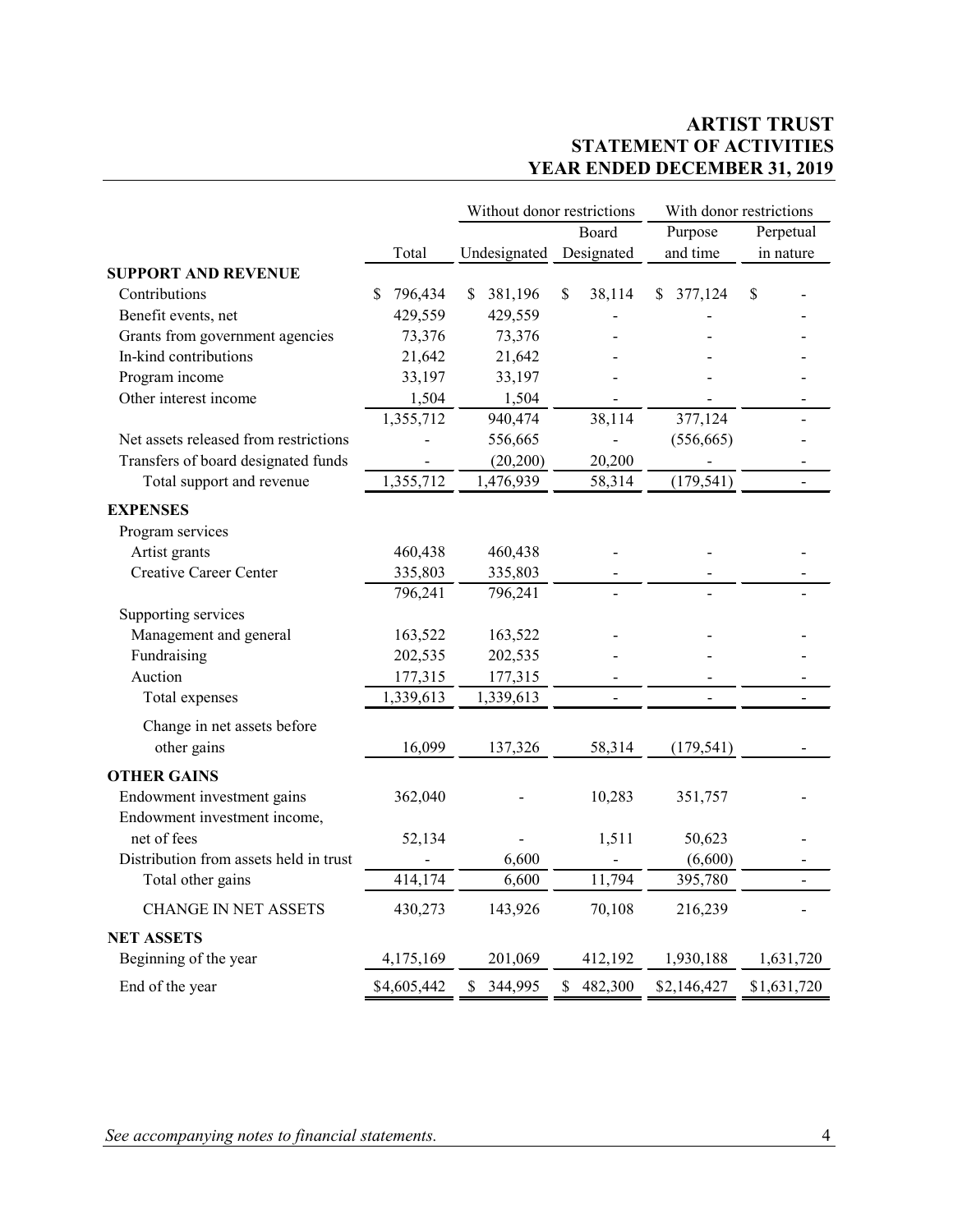## **ARTIST TRUST STATEMENT OF ACTIVITIES YEAR ENDED DECEMBER 31, 2018**

|                                        |             | Without donor restrictions |               | With donor restrictions |              |  |
|----------------------------------------|-------------|----------------------------|---------------|-------------------------|--------------|--|
|                                        |             |                            | Board         | Purpose and             | Perpetual    |  |
|                                        | Total       | Undesignated               | Designated    | time                    | in nature    |  |
| <b>SUPPORT AND REVENUE</b>             |             |                            |               |                         |              |  |
| Contributions                          | \$1,183,830 | \$<br>43,673               | $\mathbb{S}$  | \$1,140,157             | $\mathbb{S}$ |  |
| Benefit events, net                    | 502,288     | 502,288                    |               |                         |              |  |
| Grants from government agencies        | 48,478      | 48,478                     |               |                         |              |  |
| In-kind contributions                  | 38,942      | 38,942                     |               |                         |              |  |
| Program income                         | 15,440      | 15,440                     |               |                         |              |  |
| Other interest income                  | 1,272       | 1,272                      |               |                         |              |  |
|                                        | 1,790,250   | 650,093                    |               | 1,140,157               |              |  |
| Net assets released from restrictions  |             | 485,978                    |               | (485, 978)              |              |  |
| Transfers of board designated funds    |             | (113, 530)                 | 113,530       |                         |              |  |
| Total support and revenue              | 1,790,250   | 1,022,541                  | 113,530       | 654,179                 |              |  |
| <b>EXPENSES</b>                        |             |                            |               |                         |              |  |
| Program services                       |             |                            |               |                         |              |  |
| Artist grants                          | 523,735     | 523,735                    |               |                         |              |  |
| <b>Creative Career Center</b>          | 270,326     | 270,326                    |               |                         |              |  |
|                                        | 794,061     | 794,061                    |               |                         |              |  |
| Supporting services                    |             |                            |               |                         |              |  |
| Management and general                 | 171,137     | 171,137                    |               |                         |              |  |
| Fundraising                            | 197,217     | 197,217                    |               |                         |              |  |
| Auction                                | 169,426     | 169,426                    |               |                         |              |  |
| Total expenses                         | 1,331,841   | 1,331,841                  |               |                         |              |  |
| Change in net assets before            |             |                            |               |                         |              |  |
| other gains                            | 458,409     | (309, 300)                 | 113,530       | 654,179                 |              |  |
| <b>OTHER GAINS</b>                     |             |                            |               |                         |              |  |
| Endowment investment gains             | 50,358      |                            | 2,161         | 48,197                  |              |  |
| Endowment investment income,           |             |                            |               |                         |              |  |
| net of fees                            | 749         |                            | (63)          | 812                     |              |  |
| Distribution from assets held in trust |             | 7,330                      |               | (7, 330)                |              |  |
| Total other gains                      | 51,107      | 7,330                      | 2,098         | 41,679                  |              |  |
| <b>CHANGE IN NET ASSETS</b>            | 509,516     | (301,970)                  | 115,628       | 695,858                 |              |  |
| <b>NET ASSETS</b>                      |             |                            |               |                         |              |  |
| Beginning of the year                  | 3,665,653   | 503,039                    | 296,564       | 1,234,330               | 1,631,720    |  |
| End of the year                        | \$4,175,169 | \$<br>201,069              | 412,192<br>\$ | \$1,930,188             | \$1,631,720  |  |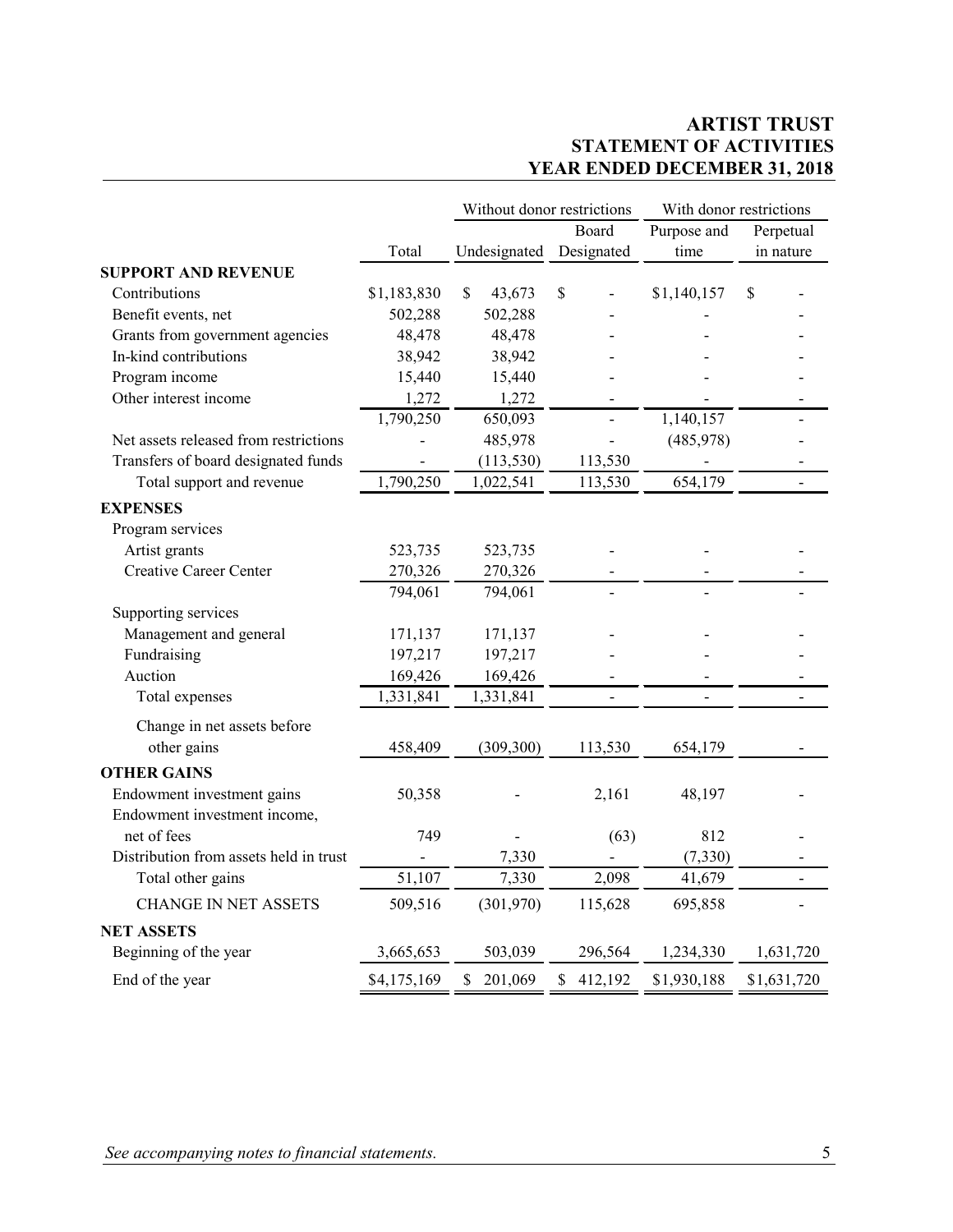### **ARTIST TRUST STATEMENT OF FUNCTIONAL EXPENSES YEAR ENDED DECEMBER 31, 2019**

|                                      |              |         |                          | Program Services |                          |         | <b>Support Services</b>  |             |                          |             |                          |         |              |             |
|--------------------------------------|--------------|---------|--------------------------|------------------|--------------------------|---------|--------------------------|-------------|--------------------------|-------------|--------------------------|---------|--------------|-------------|
|                                      |              | Artist  |                          | Creative         |                          |         |                          | Management  |                          |             |                          |         |              |             |
|                                      |              | Grants  |                          | Career Center    |                          | Total   |                          | and General |                          | Fundraising |                          | Auction |              | Total       |
| Salaries and wages                   | $\mathbb{S}$ | 78,543  | $\mathbb{S}$             | 178,075          | $\mathcal{S}$            | 256,618 | \$                       | 89,704      | $\mathsf{\$}$            | 135,982     | $\overline{\mathcal{S}}$ | 52,930  | $\mathbb{S}$ | 535,234     |
| Employee benefits                    |              | 7,457   |                          | 18,179           |                          | 25,636  |                          | 12,179      |                          | 12,962      |                          | 5,058   |              | 55,835      |
| Payroll taxes                        |              | 7,187   |                          | 16,751           |                          | 23,938  |                          | 8,777       |                          | 12,519      |                          | 4,999   |              | 50,233      |
| Total payroll and related            |              | 93,187  |                          | 213,005          |                          | 306,192 |                          | 110,660     |                          | 161,463     |                          | 62,987  |              | 641,302     |
| Fellowship awards                    |              | 133,950 |                          |                  |                          | 133,950 |                          |             |                          |             |                          |         |              | 133,950     |
| GAP awards                           |              | 91,500  |                          |                  |                          | 91,500  |                          |             |                          |             |                          |         |              | 91,500      |
| Arts Innovator Award                 |              | 50,000  |                          |                  |                          | 50,000  |                          |             |                          |             |                          |         |              | 50,000      |
| Grant/stipend scholarships           |              | 16,000  |                          | 905              |                          | 16,905  |                          |             |                          |             |                          |         |              | 16,905      |
| Gar LaSalle                          |              | 10,000  |                          |                  |                          | 10,000  |                          |             |                          |             |                          |         |              | 10,000      |
| Lifetime Achievement Award           |              | 10,000  |                          |                  |                          | 10,000  |                          |             |                          |             |                          |         |              | 10,000      |
| <b>SOLA Award</b>                    |              | 9,000   |                          |                  |                          | 9,000   |                          |             |                          |             |                          |         |              | 9,000       |
| Professional fees                    |              | 15,869  |                          | 55,799           |                          | 71,668  |                          | 19,795      |                          | 4,583       |                          | 55,272  |              | 151,318     |
| Occupancy                            |              | 4,426   |                          | 16,910           |                          | 21,336  |                          | 3,944       |                          | 2,951       |                          | 20,812  |              | 49,043      |
| Miscellaneous                        |              | 6,520   |                          | 8,993            |                          | 15,513  |                          | 6,546       |                          | 2,991       |                          | 5,822   |              | 30,872      |
| Postage, printing, copying           |              | 81      |                          | 200              |                          | 281     |                          | 404         |                          | 13,205      |                          | 13,282  |              | 27,172      |
| Depreciation                         |              | 5,238   |                          | 15,879           |                          | 21,117  |                          | 2,083       |                          | 3,307       |                          |         |              | 26,507      |
| Travel                               |              | 3,992   |                          | 7,335            |                          | 11,327  |                          | 7,962       |                          | 530         |                          | 2,822   |              | 22,641      |
| Telecommunications                   |              | 7,117   |                          | 7,183            |                          | 14,300  |                          | 2,485       |                          | 2,396       |                          | 406     |              | 19,587      |
| Supplies and materials               |              | 2,082   |                          | 3,490            |                          | 5,572   |                          | 7,154       |                          | 1,811       |                          | 3,833   |              | 18,370      |
| Bank charges                         |              | 40      |                          | 1,202            |                          | 1,242   |                          | 988         |                          | 3,018       |                          | 12,003  |              | 17,251      |
| Marketing and public relations       |              | 1,436   |                          | 4,902            |                          | 6,338   |                          | 1,501       |                          | 2,405       |                          | 67      |              | 10,311      |
| Bad debt expense                     |              |         |                          |                  |                          |         |                          |             |                          | 3,875       |                          | 9       |              | 3,884       |
| Total expenses                       |              | 460,438 |                          | 335,803          |                          | 796,241 |                          | 163,522     |                          | 202,535     |                          | 177,315 |              | 1,339,613   |
| Plus expenses included with revenues |              |         |                          |                  |                          |         |                          |             |                          |             |                          |         |              |             |
| on the statement of activities       |              |         |                          |                  |                          |         |                          |             |                          |             |                          |         |              |             |
| Cost of direct benefits to donors    |              |         |                          |                  |                          |         |                          |             |                          |             |                          | 68,634  |              | 68,634      |
| Total functional expenses            | \$           | 460,438 | $\overline{\mathcal{S}}$ | 335,803          | $\overline{\mathcal{S}}$ | 796,241 | $\overline{\mathcal{S}}$ | 163,522     | $\overline{\mathcal{S}}$ | 202,535     | $\overline{\mathcal{S}}$ | 245,949 |              | \$1,408,247 |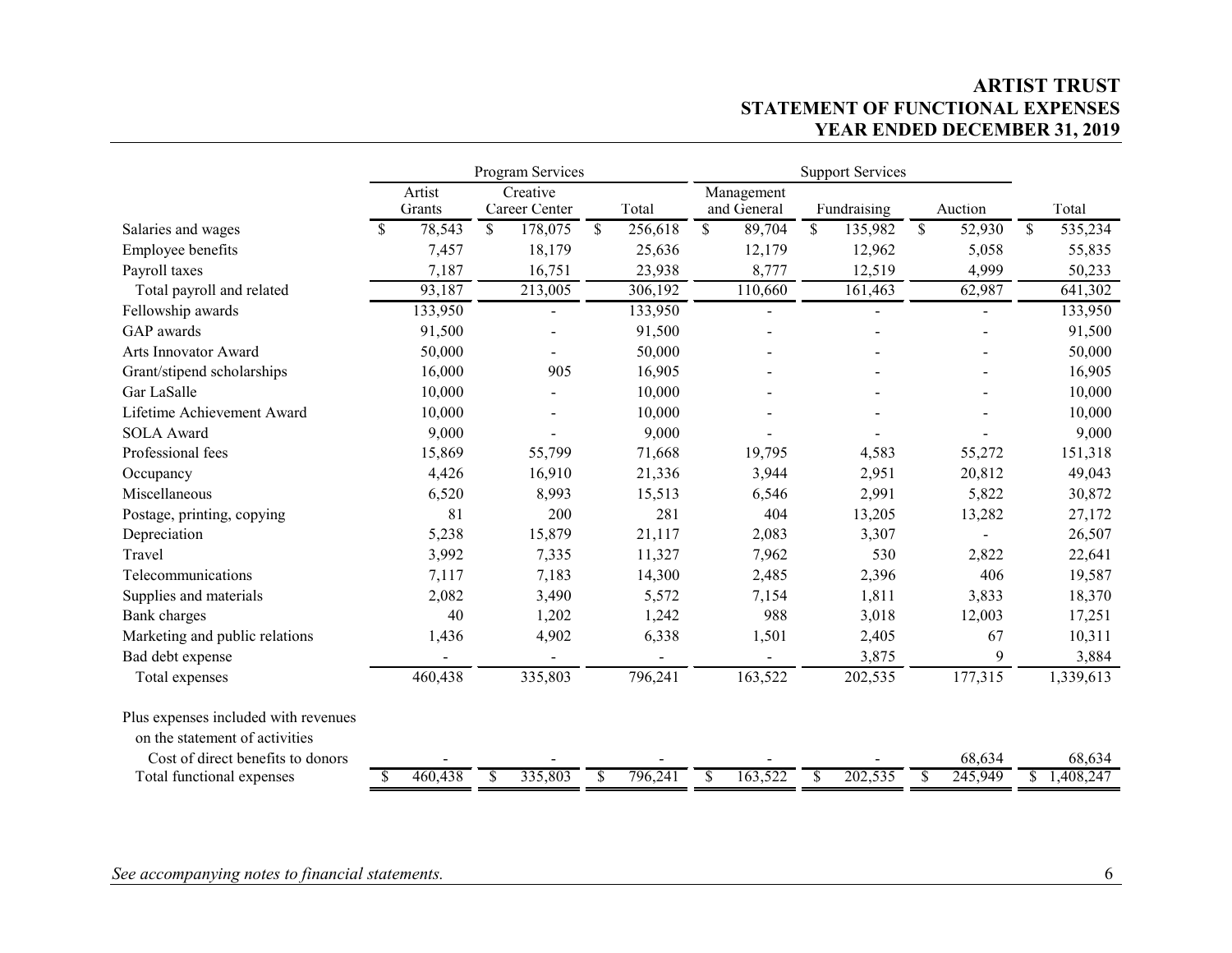## **ARTIST TRUST STATEMENT OF FUNCTIONAL EXPENSES YEAR ENDED DECEMBER 31, 2018**

|                                      |               | Program Services |              |         | <b>Support Services</b>  |             |                          |                |              |         |    |           |
|--------------------------------------|---------------|------------------|--------------|---------|--------------------------|-------------|--------------------------|----------------|--------------|---------|----|-----------|
|                                      | Artist        | Creative         |              |         |                          | Management  |                          |                |              |         |    |           |
|                                      | Grants        | Career Center    |              | Total   |                          | and General |                          | Fundraising    |              | Auction |    | Total     |
| Salaries and wages                   | 87,831<br>\$. | \$<br>152,704    | $\mathbb{S}$ | 240,535 | \$                       | 84,510      | \$                       | 130,594        | $\mathbb{S}$ | 44,351  | \$ | 499,990   |
| Employee benefits                    | 10,002        | 12,194           |              | 22,196  |                          | 6,431       |                          | 12,987         |              | 4,778   |    | 46,392    |
| Payroll taxes                        | 10,518        | 14,676           |              | 25,194  |                          | 9,529       |                          | 13,593         |              | 4,725   |    | 53,041    |
| Total payroll and related            | 108,351       | 179,574          |              | 287,925 |                          | 100,470     |                          | 157,174        |              | 53,854  |    | 599,423   |
| Fellowship awards                    | 117,500       |                  |              | 117,500 |                          |             |                          | $\blacksquare$ |              |         |    | 117,500   |
| GAP awards                           | 92,000        |                  |              | 92,000  |                          |             |                          |                |              |         |    | 92,000    |
| <b>Arts Innovator Award</b>          | 50,000        |                  |              | 50,000  |                          |             |                          |                |              |         |    | 50,000    |
| Grant/stipend scholarships           |               | 1,233            |              | 1,233   |                          |             |                          |                |              |         |    | 1,233     |
| Gar LaSalle                          | 10,000        |                  |              | 10,000  |                          |             |                          |                |              |         |    | 10,000    |
| Lifetime Achievement Award           | 10,000        |                  |              | 10,000  |                          |             |                          |                |              |         |    | 10,000    |
| James W Ray Award                    | 80,000        |                  |              | 80,000  |                          |             |                          |                |              |         |    | 80,000    |
| Conductive Garboil Grant             | 9,000         |                  |              | 9,000   |                          |             |                          |                |              |         |    | 9,000     |
| Professional fees                    | 11,400        | 33,285           |              | 44,685  |                          | 31,490      |                          | 6,800          |              | 46,897  |    | 129,872   |
| Occupancy                            | 4,276         | 15,095           |              | 19,371  |                          | 2,005       |                          | 2,851          |              | 20,632  |    | 44,859    |
| Miscellaneous                        | 8,135         | 10,417           |              | 18,552  |                          | 2,898       |                          | 5,198          |              | 5,798   |    | 32,446    |
| Postage, printing, copying           | 107           | 102              |              | 209     |                          | 230         |                          | 12,128         |              | 13,533  |    | 26,100    |
| Depreciation                         | 4,126         | 14,210           |              | 18,336  |                          | 1,831       |                          | 2,750          |              |         |    | 22,917    |
| Travel                               | 6,134         | 2,749            |              | 8,883   |                          | 1,437       |                          | 759            |              | 4,850   |    | 15,929    |
| Telecommunications                   | 7,831         | 8,870            |              | 16,701  |                          | 2,150       |                          | 3,349          |              | 537     |    | 22,737    |
| Supplies and materials               | 3,930         | 2,482            |              | 6,412   |                          | 6,921       |                          | 2,385          |              | 6,117   |    | 21,835    |
| Bank charges                         |               | 60               |              | 60      |                          | 1,962       |                          | 2,809          |              | 12,348  |    | 17,179    |
| Marketing and public relations       | 945           | 2,249            |              | 3,194   |                          | 8,358       |                          | 1,014          |              | 4,860   |    | 17,426    |
| Bad debt expense                     |               |                  |              |         |                          | 11,385      |                          |                |              |         |    | 11,385    |
| Total expenses                       | 523,735       | 270,326          |              | 794,061 |                          | 171,137     |                          | 197,217        |              | 169,426 |    | 1,331,841 |
| Plus expenses included with revenues |               |                  |              |         |                          |             |                          |                |              |         |    |           |
| on the statement of activities       |               |                  |              |         |                          |             |                          |                |              |         |    |           |
| Cost of direct benefits to donors    |               |                  |              |         |                          |             |                          |                |              | 75,334  |    | 75,334    |
| Total functional expenses            | 523,735<br>\$ | 270,326<br>\$    | \$           | 794,061 | $\overline{\mathcal{S}}$ | 171,137     | $\overline{\mathcal{S}}$ | 197,217        | \$           | 244,760 | S. | 1,407,175 |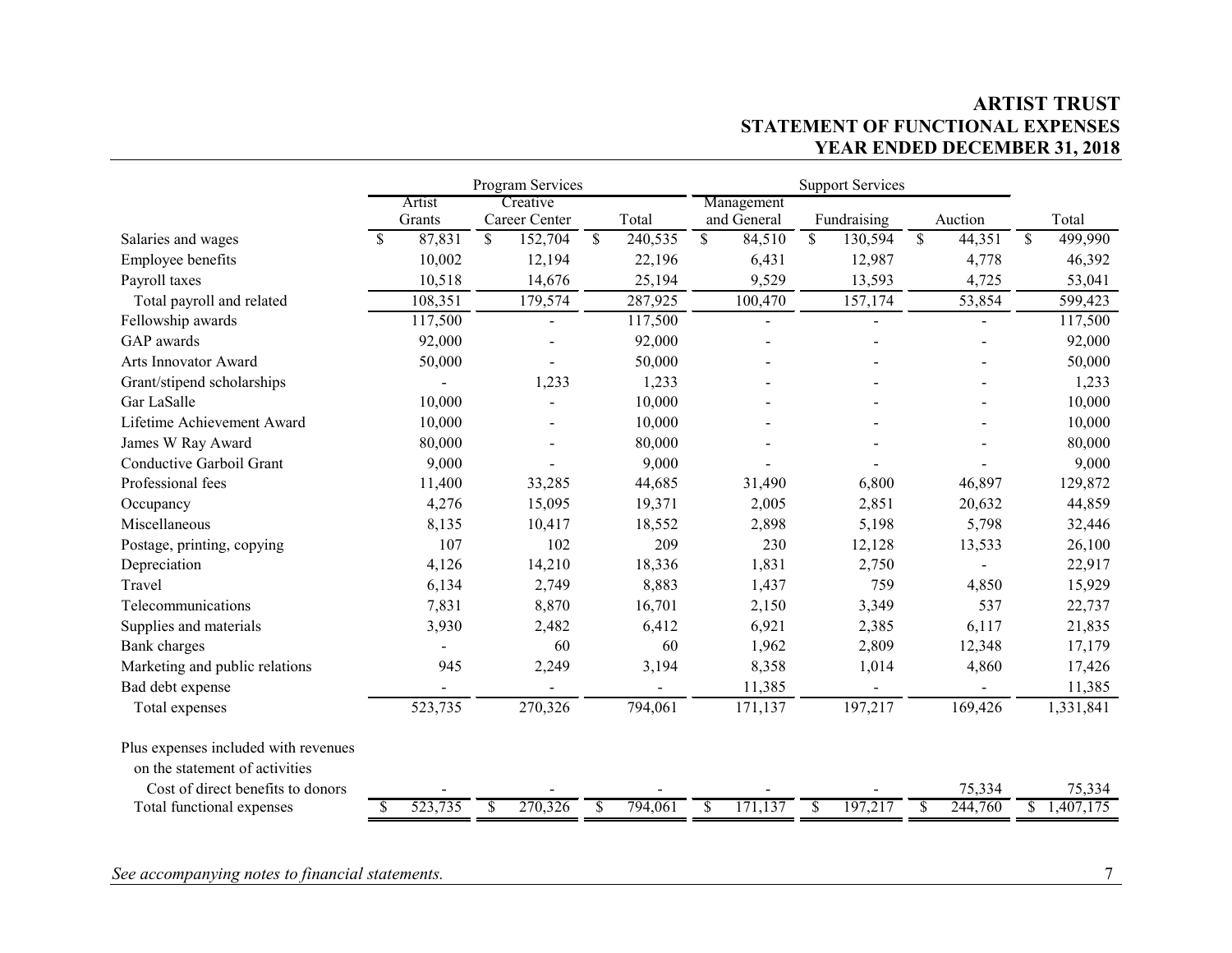## **ARTIST TRUST STATEMENTS OF CASH FLOWS YEARS ENDED DECEMBER 31, 2019 AND 2018**

|                                                             |              | 2019       |                           | 2018       |
|-------------------------------------------------------------|--------------|------------|---------------------------|------------|
| <b>CASH FLOWS FROM OPERATING ACTIVITIES</b>                 |              |            |                           |            |
| Cash received from contributions, benefit events and grants | \$           | 1,400,766  | \$                        | 1,331,240  |
| Cash received from program income                           |              | 31,101     |                           | 15,186     |
| Cash received from interest                                 |              | 1,504      |                           | 1,272      |
| Cash paid to employees                                      |              | (644, 767) |                           | (601, 241) |
| Cash paid to grantees                                       |              | (321, 355) |                           | (373, 733) |
| Cash paid to suppliers                                      |              | (329, 507) |                           | (294, 515) |
| Cash paid for interest                                      |              | (7,662)    |                           | (8, 119)   |
|                                                             |              | 130,080    |                           | 70,090     |
| <b>CASH FLOWS FROM INVESTING ACTIVITIES</b>                 |              |            |                           |            |
| Endowment investment distributions                          |              | 65,600     |                           | 27,962     |
| Proceeds from sale of securities                            |              | 109,528    |                           |            |
| Purchase of securities                                      |              | (196, 147) |                           |            |
| Sale of certificates of deposit                             |              |            |                           | 105,631    |
| Purchases of property and equipment                         |              |            |                           | (18,500)   |
|                                                             |              | (21, 019)  |                           | 115,093    |
| <b>CASH FLOWS FROM FINANCING ACTIVITIES</b>                 |              |            |                           |            |
| Principal payments on mortgage note payable                 |              | (10,985)   |                           | (10, 526)  |
|                                                             |              | (10, 985)  |                           | (10, 526)  |
| NET CHANGE IN CASH AND CASH EQUIVALENTS                     |              | 98,076     |                           | 174,657    |
| <b>CASH AND CASH EQUIVALENTS</b>                            |              |            |                           |            |
| Beginning of the year                                       |              | 522,294    |                           | 347,637    |
| End of the year                                             | $\mathbb{S}$ | 620,370    | $\boldsymbol{\mathsf{S}}$ | 522,294    |
| <b>SUPPLEMENTAL DISCLOSURE</b>                              |              |            |                           |            |
| Transfer of endowment investment funds                      | S            |            | S                         | 1,913,382  |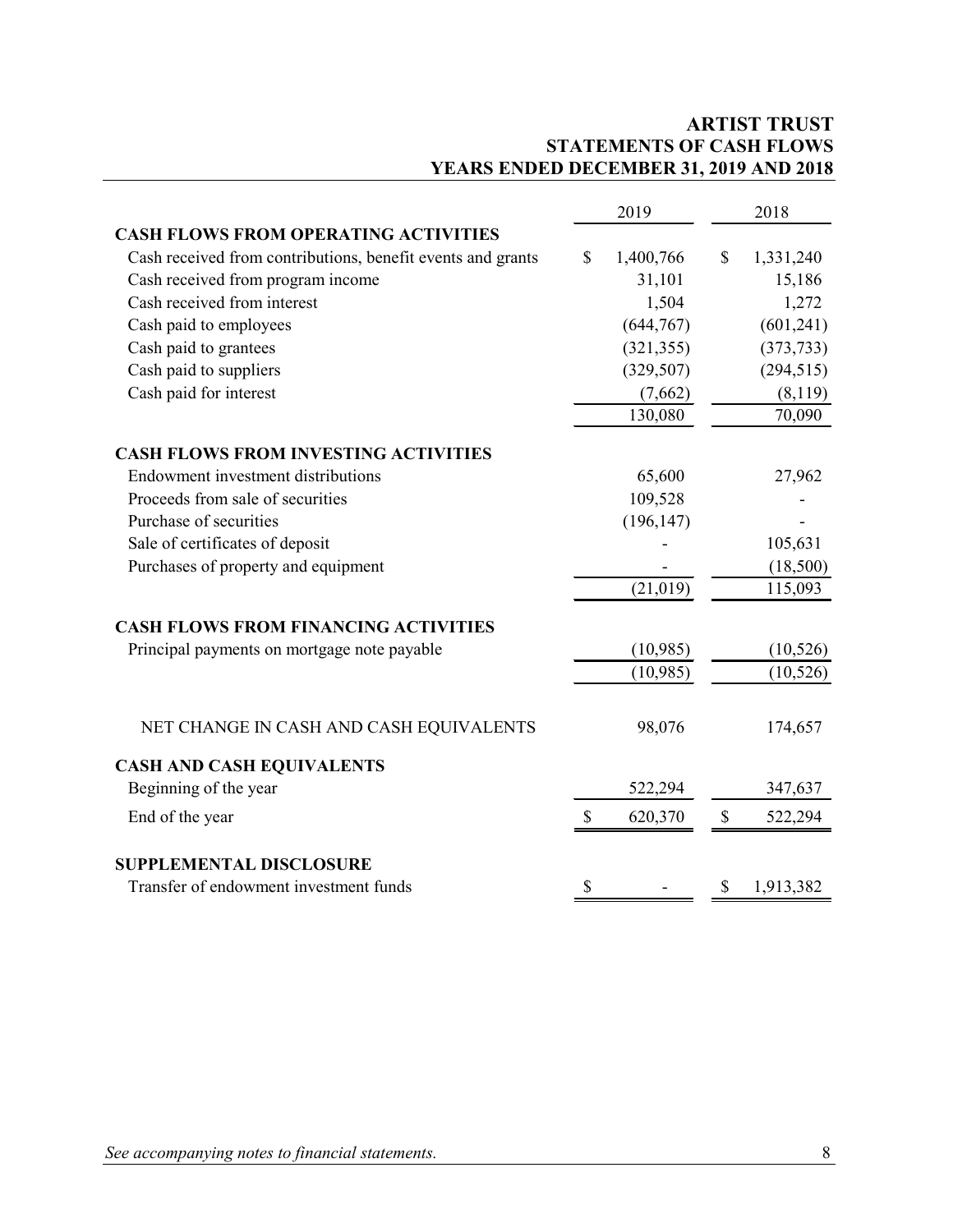#### **Note 1 – Nature of Activities and Summary of Significant Accounting Policies**

**Nature of Activities** – Artist Trust is a statewide, nonprofit corporation established in October 1986 to provide support for Washington State artists in all disciplines. Artist Trust raises funds from multiple sources in order to support the individual artist through such programs and services as information services, grant programs, and public education about the work of artists. Artist Trust has invested over \$10 million in grants, resources, and career training to thousands of Washington's most promising and respected musicians, visual artists, writers, dancers, craft artists, filmmakers, crossdisciplinary artists, and more.

**Basis of Accounting and Presentation** – The financial statements of Artist Trust have been prepared on the accrual basis of accounting and report information regarding its financial position and activities according to two classes of net assets: net assets without donor restrictions and net assets with donor restrictions.

*Net Assets Without Donor Restrictions* – Net assets available for use in general operations and not subject to donor (or certain grantor) restrictions. The Board has designated certain otherwise net assets without donor restrictions as a Board designated endowment and a Board designated operating reserve fund. These funds are approved by the Board to be held for specific purposes and require Board approval to designate for any other purpose.

*Net Assets With Donor Restrictions* – Net assets subject to donor- (or certain grantor-) imposed restrictions. Some donor-imposed restrictions are temporary in nature, such as those that will be met by the passage of time or other events specified by the donor. Other donor-imposed restrictions are perpetual in nature, where the donor stipulates that resources be maintained in perpetuity. Donorimposed restrictions are released when a restriction expires, that is, when the stipulated time has elapsed, when the stipulated purpose for which the resource was restricted has been fulfilled, or both.

**Cash and Cash Equivalents** – For purposes of the statements of cash flows, Artist Trust considers all unrestricted highly liquid investments with an initial maturity of three months or less to be cash and cash equivalents. Cash and cash equivalents consist of checking and money market accounts. Deposits with a single financial institution occasionally exceed federally insured limits, which subject Artist Trust to a concentration of deposit risk. Artist Trust has not experienced losses due to this concentration.

**Pledges and Grants Receivable** – Pledges and grants receivable consist primarily of pledges due from donors and grantors. All balances are unsecured. Unconditional promises to give are recognized as revenue or gains in the period received. Balances that are expected to be collected in more than one year are recorded at the present value of estimated cash flows. An allowance for uncollectible balances has been established by management based upon Artist Trust's historical experience in the collection of balances due.

**Investments Held by Vanguard** – Investments held by Vanguard represent endowment funds that Artist Trust has invested with Vanguard Institutional Advisory Services. These funds are stated at their fair value in the statements of financial position. Investment return is included in the accompanying statements of activities.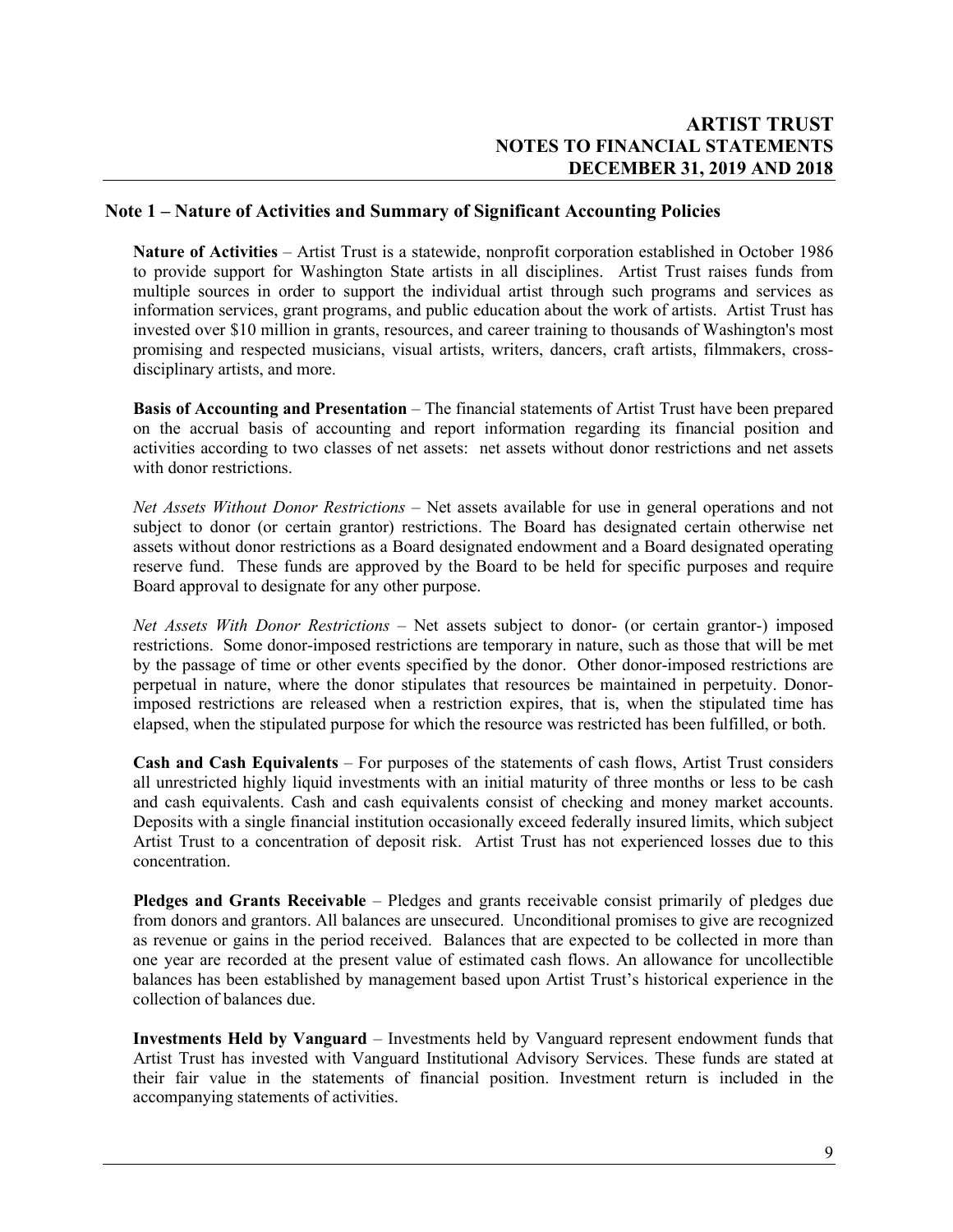#### **Note 1 – Nature of Activities and Summary of Significant Accounting Policies (Continued)**

**Assets Held in Trust** – Assets held in trust represent endowment assets held by a third party with the stipulation that certain amounts as determined by the Trustee are provided to Artist Trust annually. Assets held in trust are stated at the fair value of the underlying trust assets. Distributions from the fund are available for general operating purposes.

Artist Trust's beneficial interest is reported in the accompanying statements of financial position as a net asset with donor restrictions of a perpetual nature carried at fair value reported by the Trustee at year end. Fair value is measured as the underlying value of the assets held in perpetuity for the Artist Trust's benefit (Level 3 inputs as described in Note 3). Artist Trust's interest in gains or losses in the trust's value is recognized in the statements of activities and is included in the change in net assets with donor restrictions of a perpetual nature. Artist Trust records receipts of distributions from the trust as investment return without donor restrictions.

**Property and Equipment** – Property and equipment is carried at cost. Depreciation is computed using the straight-line method over a period of three to five years for furniture and equipment and 30 years for the condominium. Property and equipment also includes artwork for display, which was recorded at the estimated fair value at the time of donation. Artist Trust follows a policy whereby it capitalizes purchases of property and equipment of \$500 or greater that provide future benefits over a period longer than one year.

**Revenue Recognition** – Revenue is recognized when earned. Contributions (including those received at special events) are recognized when cash, securities or other assets, or an unconditional promise to give is received. Conditional promises to give are not recognized until the conditions on which they depend have been substantially met.

Program revenue from training and usage fees is recognized when control of these services is transferred to its customers, in an amount that reflects the consideration Artist Trust expects to be entitled to in exchange for the services provided. Amounts received in advance are deferred to the applicable period in which the related services are performed.

All program income is based on performance obligations satisfied at a point in time and primarily consists of ticket sales from workshops, classes, or partnership events. For related performance obligations, control transfers to the customer at a point in time. Payment is typically due in full when the customer completes registration, the contract does not have a significant financing component, and the consideration amount is not variable. Artist Trust records revenue when the event occurs.

**In-kind Contributions** – Donations of facilities, goods and services are recognized as revenue at the estimated fair value at the date of donation if they meet the criteria for recognition. Artist Trust recognizes donated services if the services received (a) create or enhance nonfinancial assets or (b) require specialized skills, are provided by individuals possessing those skills, and would typically need to be purchased if not donated.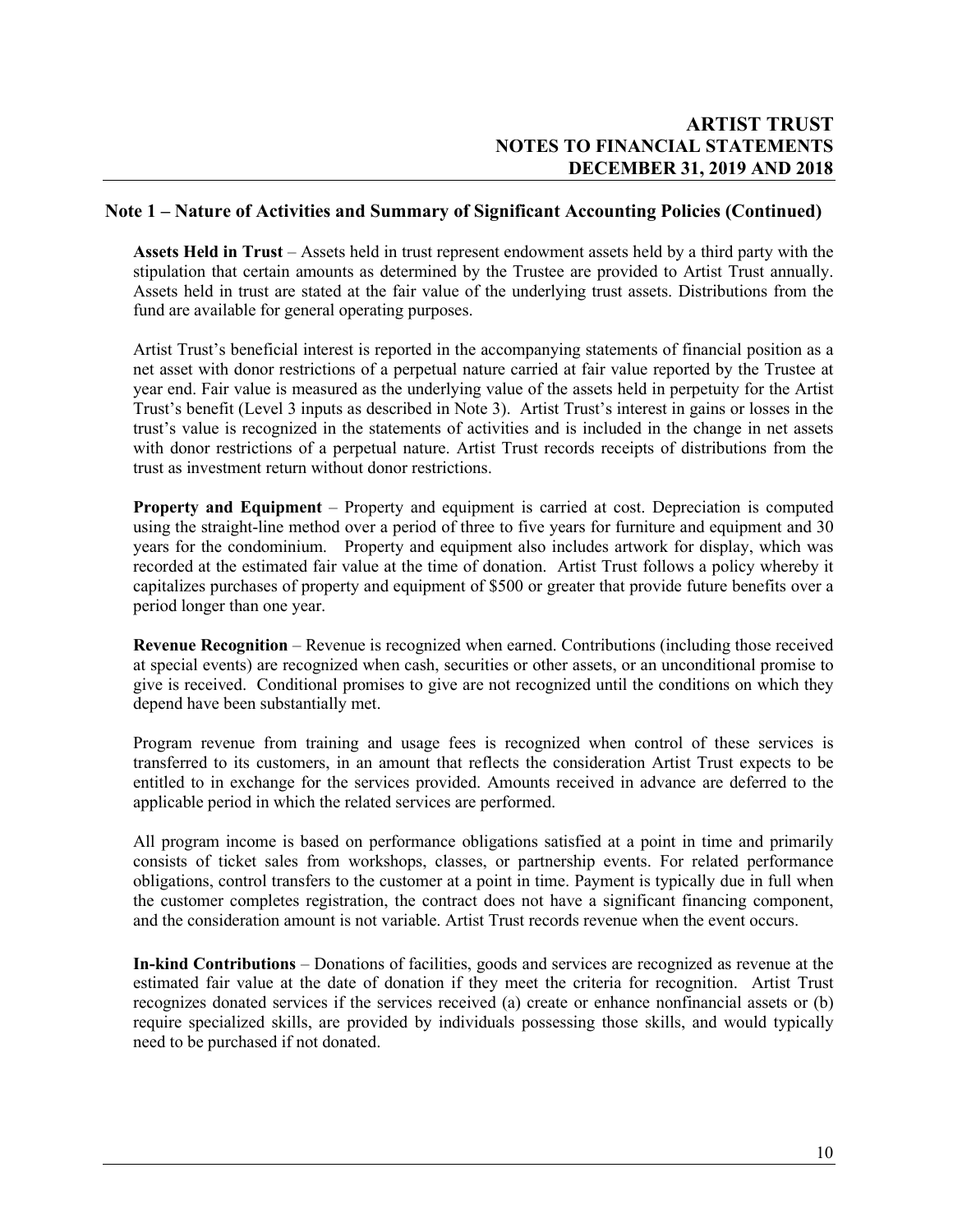#### **Note 1 – Nature of Activities and Summary of Significant Accounting Policies (Continued)**

**Functional Allocation of Expenses** – The costs of providing various programs and other activities have been summarized on a functional basis in the statement of functional expenses. Accordingly, certain costs have been allocated among the programs and supporting services benefited. The allocation of expenses was done using one of the following four methods: (a) payroll expenses are allocated according to the timesheet provided each payroll period by all employees with the exception of the CEO who uses a percentage allocation (b) split based on pre-determined percentages based on estimates of time and effort (c) split based on pre-determined percentages based on square footage or (d) when known, allocations are made to specific programs or functions, at the time the expense is incurred.

**Estimates** – Management uses estimates and assumptions in preparing financial statements. Those estimates and assumptions affect the reported amounts of assets and liabilities, the disclosure of contingent assets and liabilities, and the reported revenues and expenses. Actual results could differ from those estimates.

**Income Tax Status** – Artist Trust is exempt from federal income tax under Section 501(c)(3) of the Internal Revenue Code. Artist Trust qualifies for the charitable contribution deduction under Section  $170(b)(1)(A)(vi)$  and has been classified as an organization other than a private foundation under Section 509(a)(1).

**Reclassifications** – Certain reclassifications of amounts previously reported have been made to the accompanying financial statements to maintain consistency between periods presented. The reclassifications had no impact on previously reported net assets.

**New Accounting Pronouncements** – The Financial Accounting Standards Board (FASB) issued two Accounting Standard Updates (ASUs) that will affect Artist Trust's revenue recognition.

In May 2014, the FASB issued ASU No. 2014-09, *Revenue from Contracts with Customers (Topic 606)*. ASU 2014-09, and all subsequently-issued clarifying ASUs, replaced most existing revenue recognition guidance in accounting principles generally accepted in the United States of America (U.S. GAAP). ASU 2014-09 also required expanded disclosures relating to the nature, amount, timing, and uncertainty of revenue and cash flows arising from contracts with customers. Artist Trust adopted ASU 2014-09 effective January 1, 2019, using the modified retrospective approach. There was no cumulative effect from the initial application recognized as an adjustment to opening net assets as a result of the adoption, and the adoption did not have a significant impact on the financial statements for the year ended December 31, 2019.

In June 2018, the FASB issued ASU 2018-08, *Clarifying the Scope and Accounting Guidance for Contributions Received and Contributions Made,* which provides guidance in evaluating whether transactions should be accounted for as nonexchange or exchange transactions. In addition, ASU 2018-08 provides guidance for the identification and recognition of conditional nonexchange transactions. Artist Trust adopted ASU 2018-08 effective January 1, 2019, using the modified prospective approach. The adoption did not have a significant impact on the financial statements for the year ended December 31, 2019.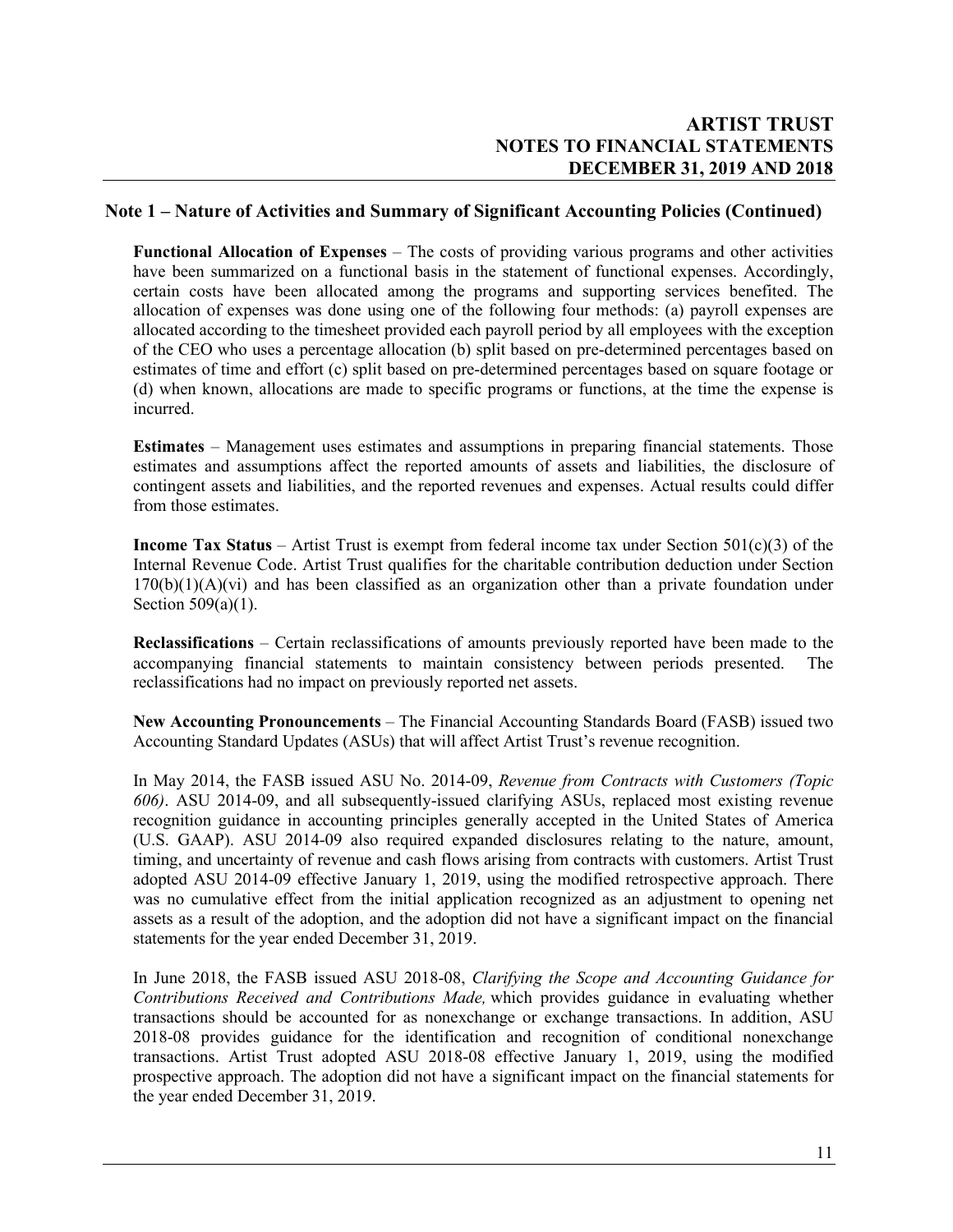#### **Note 2 – Liquidity and Availability**

Financial assets available for general expenditure within one year of the statement of financial position date are as follows at December 31:

|                                                                  | 2019          |    | 2018        |
|------------------------------------------------------------------|---------------|----|-------------|
| <b>Financial Assets</b>                                          |               |    |             |
| Cash and cash equivalents                                        | \$<br>620,370 | S  | 522,294     |
| Pledges and grants receivable                                    | 1,331,417     |    | 1,432,814   |
| Investments and assets held in trust                             | 2,524,743     |    | 2,089,550   |
| Total financial assets                                           | 4,476,530     |    | 4,044,658   |
| Less those unavailable for general expenditures within one year: |               |    |             |
| Receivable balances to be collected in future years              | (887,218)     |    | (1,018,215) |
| Restricted by donors with purpose restrictions                   | (768, 922)    |    | (505, 339)  |
| Restricted by donors with perpetual restrictions                 | (1,631,720)   |    | (1,639,515) |
| Board designated endowment                                       | (388, 946)    |    | (340, 838)  |
| Board reserve fund (unavailable without Board approval)          | (93, 354)     |    | (71, 354)   |
|                                                                  | (3,770,160)   |    | (3,575,261) |
| Add endowment funds expected to be appropriated                  |               |    |             |
| for general use:                                                 |               |    |             |
| Cash from fund expected to be available for use                  | 73,500        |    | 66,000      |
| Financial assets available within one year                       | \$<br>779,870 | \$ | 535,397     |

Artist Trust's financial assets have seasonal variations during the year attributed to the timing of receipt of contributions from fundraising appeals and events. Artist Trust has an operating reserve of undesignated cash on hand for mission delivery. The fiscal goal of the undesignated operating reserve is to establish and maintain three months of cash for core operating costs. In the face of unforeseen budget shortfalls, the Strategic Vision Committee has identified core programs to mission delivery in order to make quick decisions about how to cut expenses should the need arise.

In addition, Artist Trust has a board-restricted operating reserve, to provide readily available and separately identified funds to assist in managing cash flow needs in the operating budget or to provide funding in the event of a breach of the routine income to Artist Trust. The fiscal goal of the boardrestricted operating reserve is to establish and maintain an amount in reserve approximately equal to twenty-five percent of the general operations portion of the annual budget, excluding depreciation, inkind expenses, grants, auction cost of goods sold, and half of professional fees.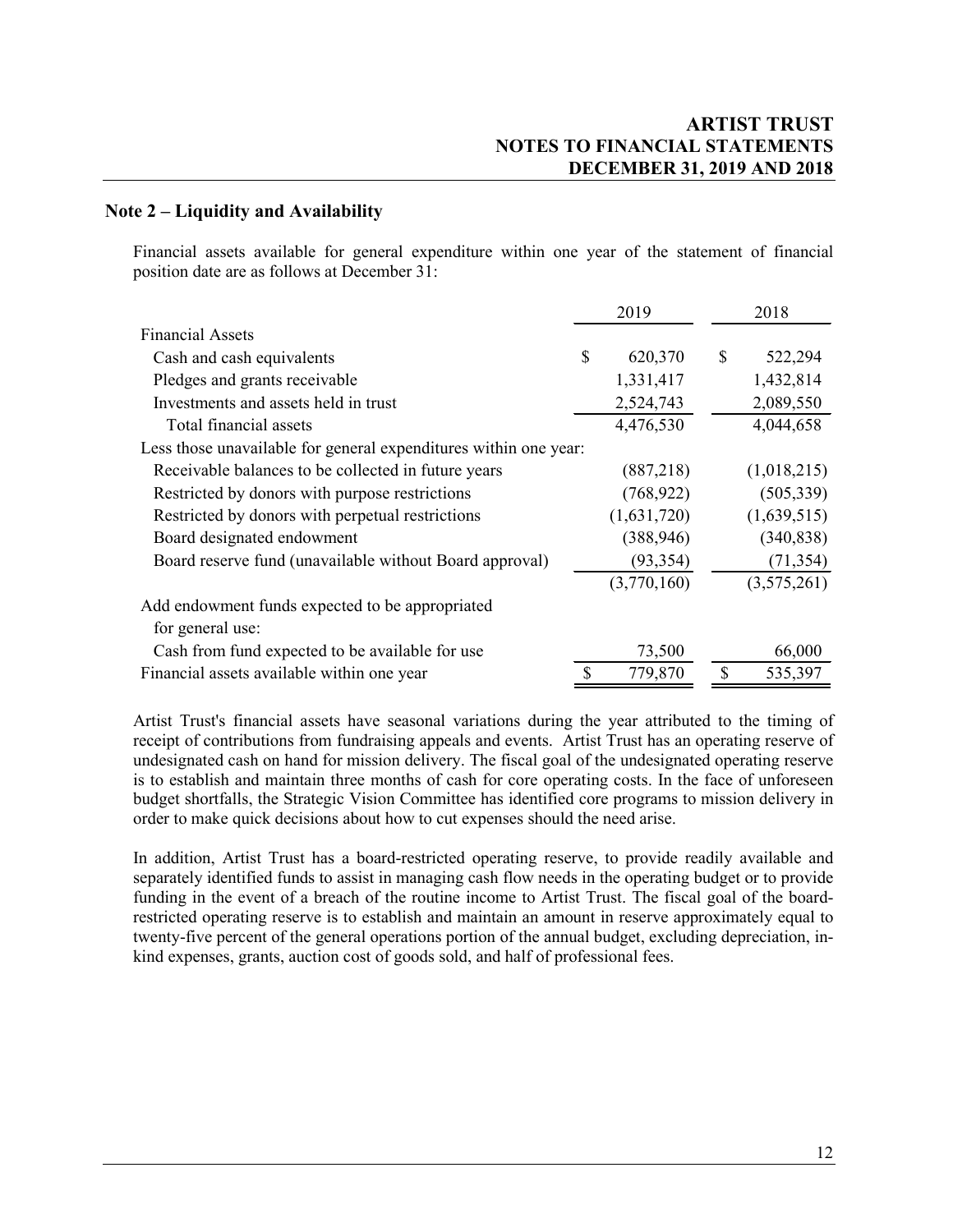### **Note 3 – Fair Value Measurements and Investments**

Fair value is defined as the price received to sell an asset or paid to transfer a liability in an orderly transaction between market participants. Accounting standards establish a hierarchy for measuring fair value that gives the highest priority to unadjusted quoted prices in active markets (Level 1) and the lowest priority to unobservable inputs (Level 3). The three levels of the fair value hierarchy are as follows:

- Level 1 Unadjusted quoted prices for identical assets or liabilities in active markets.
- Level 2 Quoted prices for similar assets or liabilities in active markets, quoted prices for identical assets or liabilities in inactive markets, or other inputs that can be corroborated by observable market data.
- Level 3 Inputs that are not observable that reflect management's assumptions and estimates.

The following table summarizes the valuation of Artist Trust's financial investments and interests under the fair value hierarchy at December 31, 2019:

|                              | Level 1                  | Level 2                  | Level 3     | Fotal       |
|------------------------------|--------------------------|--------------------------|-------------|-------------|
| Investments held by Vanguard | $\sim$                   | $\sim$ $\sim$            | \$2,339,951 | \$2,339,951 |
| Assets held in trust         | -                        | $\overline{\phantom{a}}$ | 184.792     | 184.792     |
|                              | $\overline{\phantom{0}}$ | $\overline{\phantom{a}}$ | \$2,524,743 | \$2,524,743 |

The following table summarizes the valuation of Artist Trust's financial investments and interests under the fair value hierarchy at December 31, 2018:

|                              | Level 1 |                          | Level 2                  | Level 3     | Fotal       |
|------------------------------|---------|--------------------------|--------------------------|-------------|-------------|
| Investments held by Vanguard |         | $\overline{\phantom{0}}$ |                          | \$1,931,755 | \$1,931,755 |
| Assets held in trust         |         | -                        | $\overline{\phantom{a}}$ | 157.795     | 157,795     |
|                              |         | $\overline{\phantom{0}}$ | $\overline{\phantom{a}}$ | \$2,089,550 | \$2,089,550 |

The changes in financial investments and interests measured at fair value using level 3 inputs are reflected below for the years ended December 31:

|                                     | 2019      | 2018      |
|-------------------------------------|-----------|-----------|
| Balance, beginning of year<br>S     | 2,089,550 | 2,066,405 |
| Transfers                           | 86,619    |           |
| Interest and dividends, net of fees | 52,134    | 749       |
| Realized and unrealized gains       | 362,040   | 50,358    |
| <b>Distributions</b>                | (65,600)  | (27, 962) |
| Balance, end of year                | 2,524,743 | 2,089,550 |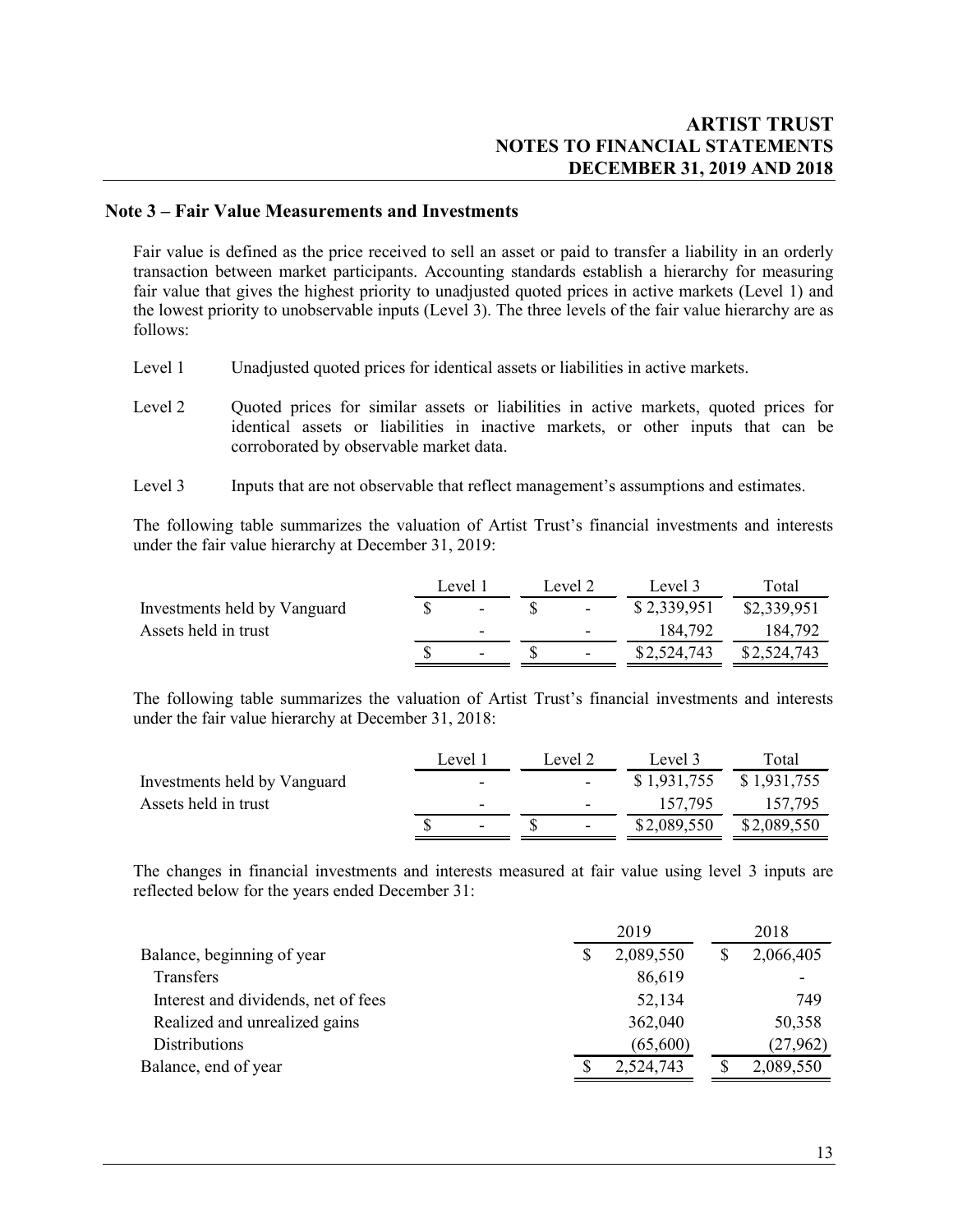#### **Note 4 – Pledges and Grants Receivable**

Pledges and grants receivable consist of the following at December 31:

|                                          | 2019          | 2018       |
|------------------------------------------|---------------|------------|
| Receivable in less than one year         | \$<br>464,199 | 434,599    |
| Receivable in one to five years          | 593,096       | 723,550    |
| Receivable in greater than five years    | 354,000       | 413,000    |
|                                          | 1,411,295     | 1,571,149  |
| Less discount to net present value       | (59, 878)     | (118, 335) |
| Less allowance for uncollectible pledges | (20,000)      | (20,000)   |
|                                          | 1,331,417     | 1,432,814  |

Artist Trust uses a rate of 2% to calculate the present value of receivables that are due in more than one year.

### **Note 5 – Conditional Contribution**

In 2019, Artist Trust received notice that a donor will match up to \$50,000 in funds received during a fundraising activity as part of the annual benefit auction in 2020. Payment is expected in 2020. As the \$50,000 represents a conditional promise to give, the amount will not be recognized as revenue until the condition is met.

### **Note 6 – Property and Equipment**

Property and equipment consist of the following at December 31:

|                                   |     | 2018       |  |            |
|-----------------------------------|-----|------------|--|------------|
| Condominium                       | \$  | 687,553    |  | 687,553    |
| Furniture, equipment and software |     | 18,500     |  | 18,500     |
| Artwork                           |     | 9,300      |  | 9,300      |
|                                   |     | 715,353    |  | 715,353    |
| Less accumulated depreciation     |     | (418, 154) |  | (391, 647) |
|                                   | \$. | 297,199    |  | 323,706    |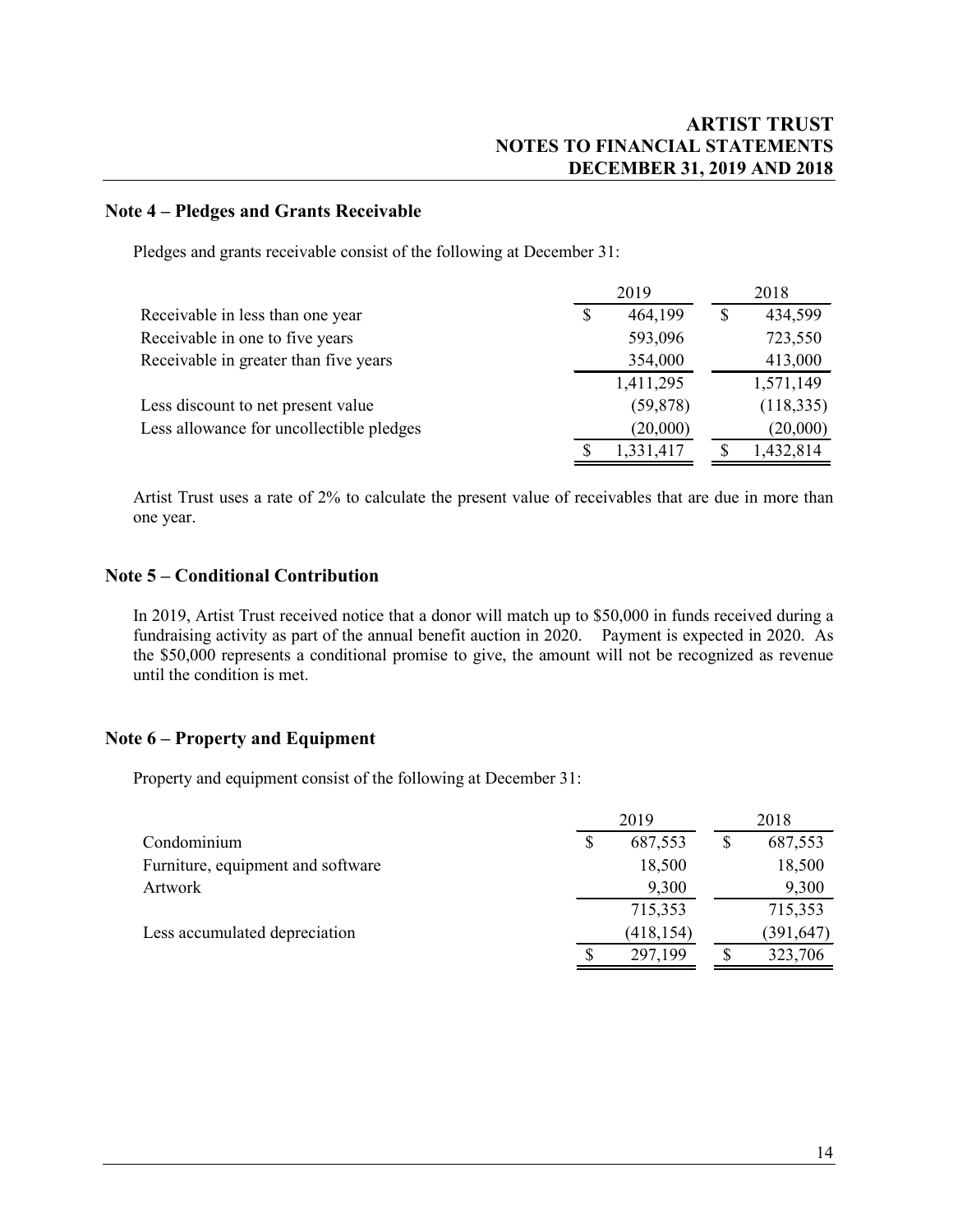### **ARTIST TRUST NOTES TO FINANCIAL STATEMENTS DECEMBER 31, 2019 AND 2018**

#### **Note 7 – Loan Payable**

Artist Trust has a loan payable to a bank with an original balance of \$350,000. The loan is secured by a deed of trust on Artist Trust's condominium office, payable in monthly installments of \$1,554. Interest may be adjusted on this loan every five years based on the changes in an independent index such that the loan bears interest at 2.5% over the index. The interest rate was 4.20% for the years ended December 31, 2019 and 2018. Interest expense totaled \$7,662 and \$8,119 for the years ended December 31, 2019 and 2018, respectively, and is included in occupancy expense. The loan matures in December 2031.

The following is a schedule of future minimum principal payments under the loan for the years ending December 31:

| 2020       | 11,441  |
|------------|---------|
| 2021       | 11,959  |
| 2022       | 12,478  |
| 2023       | 13,020  |
| 2024       | 13,570  |
| Thereafter | 112,258 |
|            | 174,726 |

#### **Note 8 – Net Assets without Donor Restrictions – Board Designated**

Net assets without donor restriction – Board designated consist of the following at December 31:

|                                   |  | 2018    |         |  |
|-----------------------------------|--|---------|---------|--|
| <b>Board Designated Endowment</b> |  | 388,946 | 340,838 |  |
| <b>Operating Reserve</b>          |  | 93.354  | 71,354  |  |
|                                   |  | 482.300 | 412,192 |  |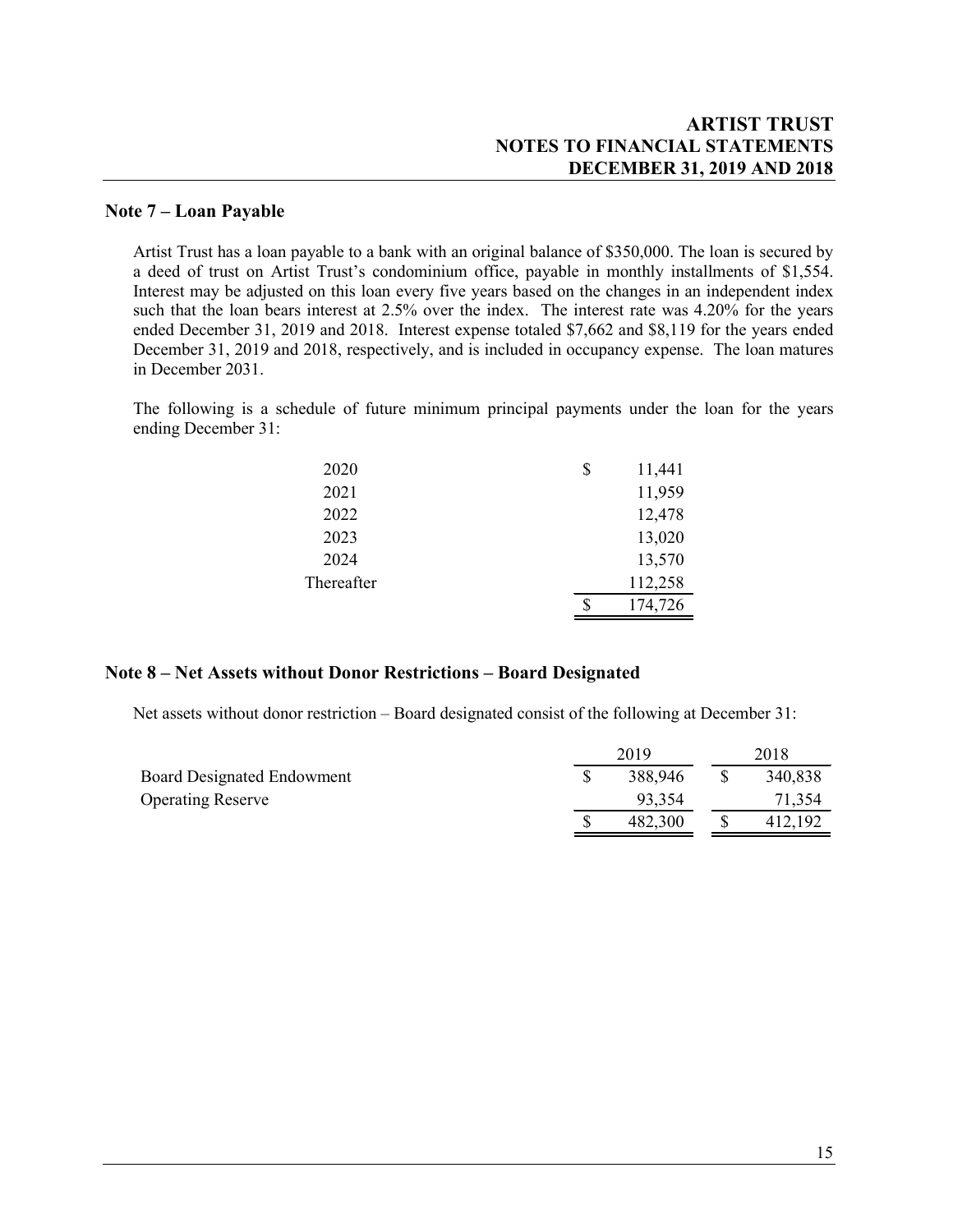## **Note 9 – Net Assets with Donor Restrictions**

Net assets with donor restriction consist of the following at December 31:

|                                                        | 2019 |           | 2018            |  |
|--------------------------------------------------------|------|-----------|-----------------|--|
| Restricted for a specified purpose or passage of time: |      |           |                 |  |
| Endowment - unappropriated investment return           | \$   | 720,922   | \$<br>409,339   |  |
| Arts Innovator Award                                   |      | 600,000   | 650,000         |  |
| Time Restricted (Campaign for a Creative Future)       |      | 339,146   | 418,794         |  |
| Time Restricted (Other)                                |      | 241,148   | 196,161         |  |
| Ambassador Project                                     |      | 65,000    |                 |  |
| <b>Technology Improvements</b>                         |      | 48,000    | 96,000          |  |
| Kreielsheimber Artist Trust Fund - unappropriated      |      |           |                 |  |
| investment return                                      |      | 34,792    | 7,795           |  |
| <b>SOLA Award</b>                                      |      | 28,042    |                 |  |
| Vadon Native Fellowship Award                          |      | 25,000    |                 |  |
| Latham Statewide Outreach                              |      | 20,000    | 40,000          |  |
| Storyteller                                            |      | 16,500    | 33,000          |  |
| GAP - Latino Scholarship Fund                          |      | 3,300     | 3,300           |  |
| <b>WAHIP Artist Clinics</b>                            |      | 2,575     | 2,575           |  |
| Bali Purnati Residency                                 |      | 641       |                 |  |
| Filipino Scholarship Fund                              |      | 510       | 630             |  |
| <b>Emergency Relief Grant</b>                          |      | 393       | 393             |  |
| POC Scholarship Fund                                   |      | 350       |                 |  |
| <b>EDGE</b> for Film                                   |      | 69        | 69              |  |
| Latino Scholarship Fund                                |      | 39        | 159             |  |
| Spokane Project                                        |      |           | 47,873          |  |
| Venture Fund                                           |      |           | 24,100          |  |
|                                                        |      | 2,146,427 | 1,930,188       |  |
| Perpetual in nature:                                   |      |           |                 |  |
| General Endowment                                      |      | 702,364   | 702,364         |  |
| Lifetime Achievement Endowment                         |      | 357,856   | 357,856         |  |
| <b>Shirley Endowment</b>                               |      | 150,000   | 150,000         |  |
| Kreielsheimber Artist Trust Fund                       |      | 150,000   | 150,000         |  |
| Panaca Endowment                                       |      | 100,000   | 100,000         |  |
| <b>Gurvich Endowment</b>                               |      | 100,000   | 100,000         |  |
| Shari Behnke Endowment                                 |      | 40,000    | 40,000          |  |
| Campaign for a Creative Future                         |      | 21,500    | 21,500          |  |
| Mills Endowment                                        |      | 10,000    | 10,000          |  |
|                                                        |      | 1,631,720 | 1,631,720       |  |
| Total net assets with donor restrictions               | \$   | 3,778,147 | \$<br>3,561,908 |  |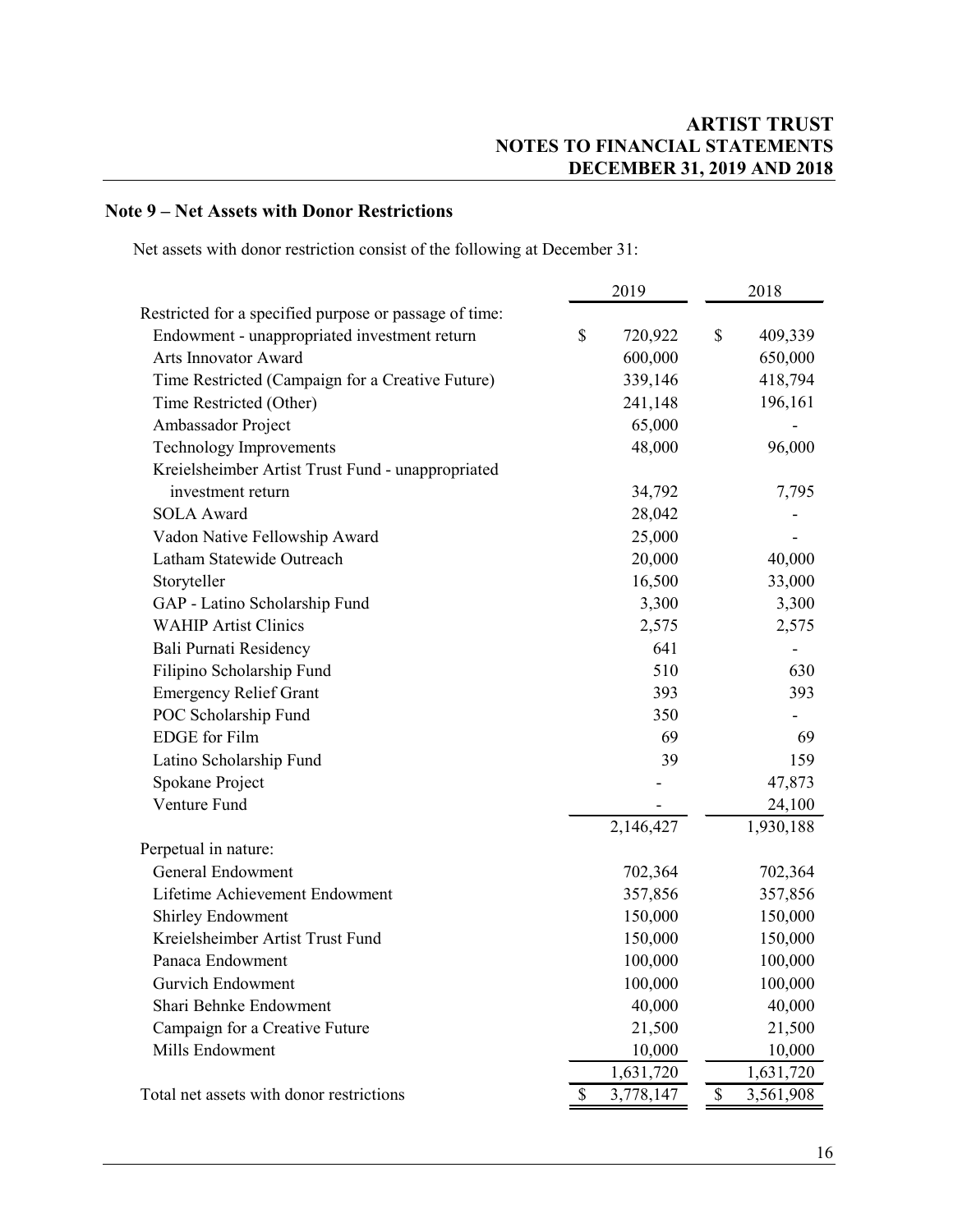#### **Note 10 – In-kind Donations**

In-kind donations consist of the following for the years ended December 31:

|                        | 2019                     |   |        |  |
|------------------------|--------------------------|---|--------|--|
| Professional fees      | \$<br>16,449             | ¢ | 17,396 |  |
| Supplies and equipment | 3,701                    |   | 15,522 |  |
| Printing               | 1,492                    |   | 1,564  |  |
| Advertising            | $\overline{\phantom{0}}$ |   | 4,460  |  |
|                        | \$<br>21,642             |   | 38,942 |  |

In-kind donations were used for the following purposes for the years ended December 31:

|                        | 2019 |        |  |        |
|------------------------|------|--------|--|--------|
| Fundraising            | \$   | 20,342 |  | 36,536 |
| Management and general |      | 800    |  | 2,106  |
| Program                |      | 500    |  | 300    |
|                        |      | 21,642 |  | 38,942 |

#### **Note 11 – Endowments**

**Nature of Endowments and Applicable Laws** – The Endowments consist of donor restricted endowments in which the investment return is to be used to support the programs and operations of Artist Trust. The Endowments are included primarily as investments and assets held in trust. These investment funds were held at The Seattle Foundation until December 2018, when they were transferred to Vanguard.

The Board of Directors of Artist Trust has interpreted the Uniform Prudent Management of Institutional Funds Act (UPMIFA) as requiring the preservation of the fair value of the original gift as of the gift date of the donor-restricted endowment fund absent explicit donor stipulations to the contrary. As a result of this interpretation, Artist Trust retains in perpetuity (a) the original value of initial and subsequent gifts donated to the endowment, and (b) any accumulations to the endowment made in accordance with the direction of the applicable donor gift instrument at the time the accumulation is added.

Donor-restricted amounts that are not retained in perpetuity are subject to appropriation for expenditure by Artist Trust in a manner consistent with the standard of prudence prescribed by UPMIFA. In accordance with UPMIFA, Artist Trust considers the following factors in making a determination to appropriate or accumulate donor-restricted endowment funds: (1) the duration and preservation of the various funds, (2) the purposes of the donor-restricted endowment funds, (3) general economic conditions, (4) the possible effect of inflation and deflation, (5) the expected total return from income and the appreciation of investments, (6) other resources of Artist Trust, and (7) Artist Trust's investment policies.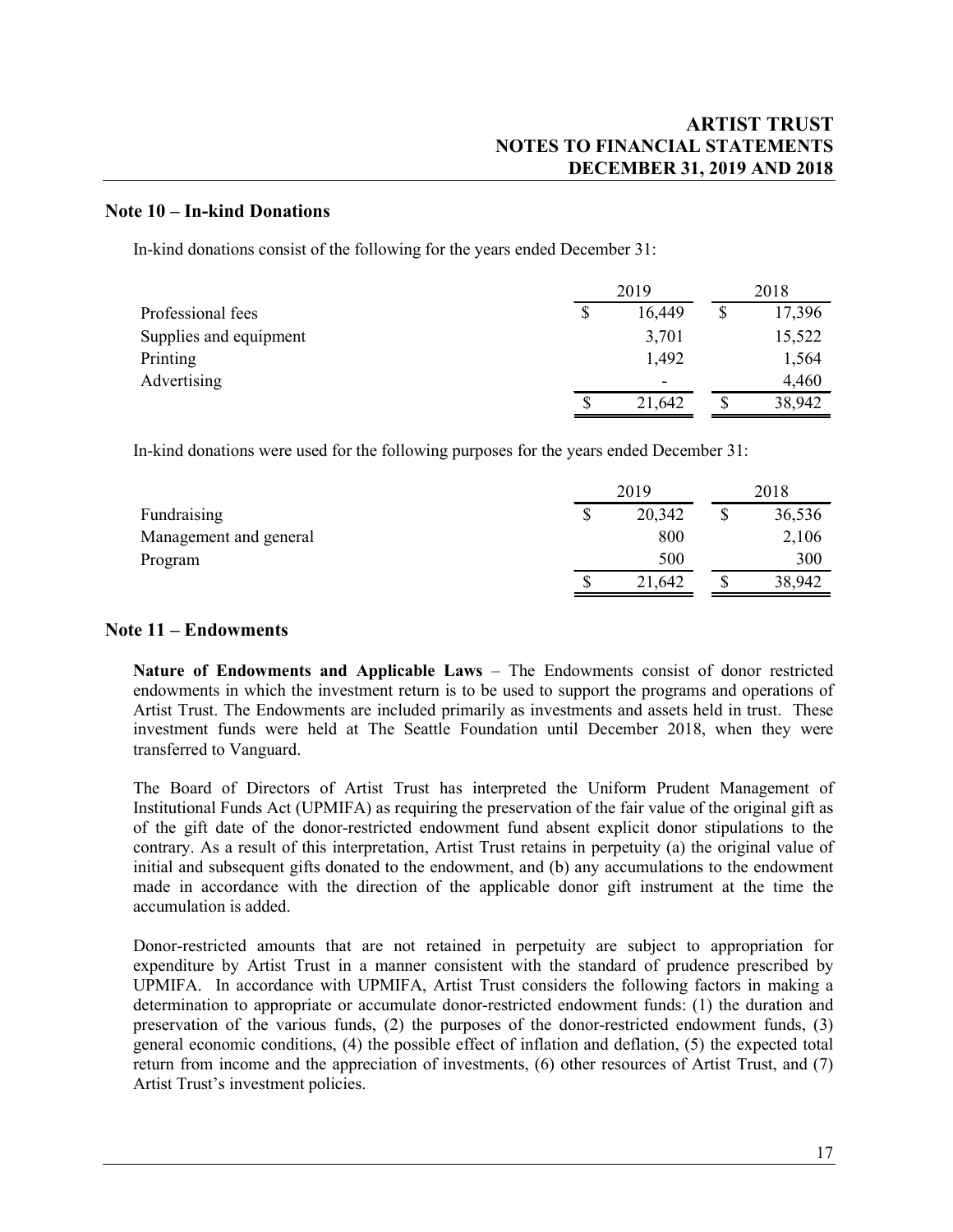### **Note 11 – Endowments (Continued)**

**Investment Return Objectives, Risk Parameters and Strategies** – Artist Trust originally invested its endowment funds with The Seattle Foundation. The Seattle Foundation was established in 1946 and since its formation has managed funds for many not-for-profit organizations in the Puget Sound Area. Under the terms of the agreement with The Seattle Foundation, the funds can be returned to Artist Trust only under rare circumstances and/or with the approval of both The Seattle Foundation's and Artist Trust's boards. Both boards executed approval of the funds being transferred to Vanguard in December 2018, at which time the same objectives and strategies were utilized.

The funds were designated under various names and are collectively referred to as the Artist Trust Endowment Fund (the Fund). The Fund was established at The Seattle Foundation through a designated endowment fund agreement. The Fund was invested by The Seattle Foundation in its consolidated fund. The Fund was invested in a similar manner upon its transfer to Vanguard in December 2018. Artist Trust has engaged Vanguard to manage the Fund in accordance with the terms of the Discretionary Investment Management Agreement. The Fund is measured at fair value using Level 3 inputs as described in Note 3 above.

The Fund's purpose is to support the operations of Artist Trust in carrying out its mission. The intent is to ensure the long-term viability and sustainability of Artist Trust. From time to time and under its spending policy, Artist Trust submits a request to Vanguard to release and distribute funds to Artist Trust for its operations.

Spending Policy and How the Investment Objectives Relate to Spending Policy – As noted above, the Fund was subject to the spending policy of The Seattle Foundation, and thus, Artist Trust did not control the timing or amount of release of funds until transferred to Vanguard in December 2018. Artist Trust received annual disbursements of all available funds under The Seattle Foundation's spending policy. The Fund is now under permanent management at Vanguard through a Discretionary Investment Management Agreement, as noted above, in order to provide for professional long-term management of these funds. Artist Trust has adopted investment and spending policies for endowment assets that intend to provide a predictable stream of funding to programs supported by endowments while seeking to maintain the purchasing power of endowment assets. Under this policy, as approved by the Board of Artist Trust, endowment assets are invested in a manner that is intended to produce results that, over time, will provide a real rate of return equal to the spending rate while assuming a reasonable level of investment risk.

Funds with Deficiencies – From time to time, the fair value of assets associated with individual donor restricted endowment funds may have fallen below the level that the donor requires Artist Trust to retain as a fund of perpetual duration.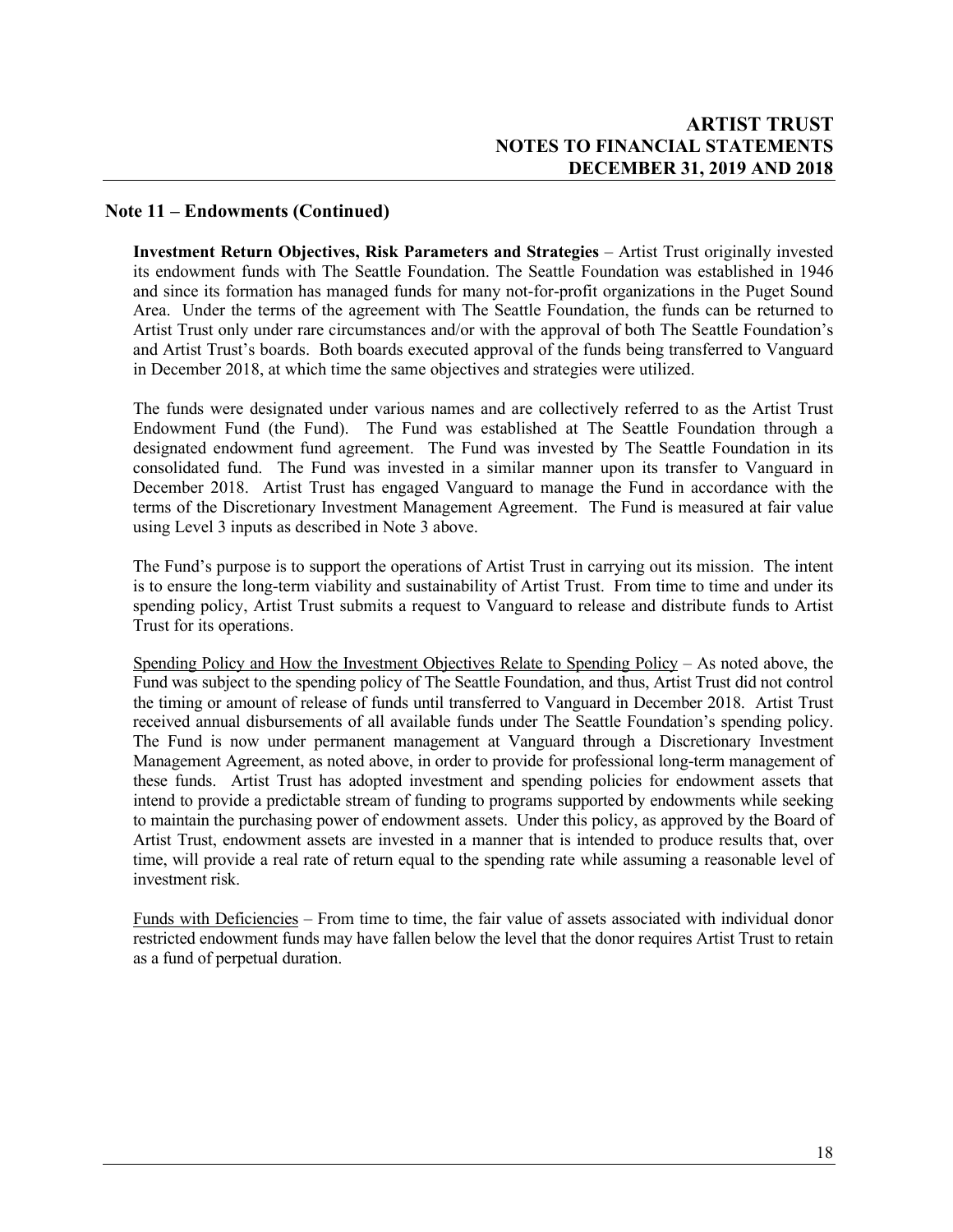#### **Note 11 – Endowments (Continued)**

**Endowment Held by ArtsFund Foundation** – The Kreielsheimer Remainder Foundation established the Kreielsheimer Artist Trust Fund, a permanent endowment fund for the benefit of Artist Trust. In 2012, the Kreielsheimer Artist Trust Fund was transferred to ArtsFund Foundation (ArtsFund). The purpose of the Kreielsheimer Artist Trust Fund is to provide general support of the programs and organizational operations of Artist Trust. Under the terms of the agreement with ArtsFund, the Kreielsheimer Artist Trust Fund is managed by ArtsFund, utilizing a total return asset management approach designed to achieve a maximum total return, including in the measurement thereof, unrealized appreciation and depreciation.

The Kreielsheimer Artist Trust Fund is pooled along with ArtsFund's other funds. The distribution policy is established by the ArtsFund Board of Directors. As a result, Artist Trust does not have control over the return objectives, risk parameters, investment objectives or spending policy for the Fund. As determined by the Arts Fund Board of Directors, annual distributions equal 5% of the fund balance as of December 31<sup>st</sup> of the previous year. The Kreielsheimer Artist Trust Fund is measured at fair value using Level 3 inputs as described in Note 3 above.

**Campaign for a Creative Future** – Artist Trust has embarked on a fundraising campaign which seeks to raise \$3.5 million to help build the sustainability of Artist Trust and fuel innovation for individual artists. An endowment has been created as part of this campaign, and endowed gifts received will support the increased capacity of Artist Trust. During the campaign, Artist Trust is holding endowed gifts in money market funds and pledges receivable. The investment strategies and spending policy will be determined at the conclusion of the campaign.

|                                       |   |               | With donor restrictions |                      |  |             |             |
|---------------------------------------|---|---------------|-------------------------|----------------------|--|-------------|-------------|
|                                       |   | Without donor |                         | Perpetual<br>Purpose |  |             |             |
|                                       |   | restrictions  |                         | and time             |  | in nature   | Total       |
| Endowment net assets, 12/31/2017      |   | 225,210       | \$                      | 396,088              |  | \$1,631,720 | \$2,253,018 |
| Contributions                         |   | 169,176       |                         |                      |  |             | 169,176     |
| Investment income, net of fees        |   | (63)          |                         | 812                  |  |             | 749         |
| Net appreciation                      |   | 2,161         |                         | 48,197               |  |             | 50,358      |
| Amounts appropriated for expenditure  |   | (55, 646)     |                         | (20, 633)            |  |             | (76, 279)   |
| Distribution from asset held in trust |   |               |                         | (7,330)              |  |             | (7,330)     |
| Endowment net assets, 12/31/2018      | S | 340,838       | \$                      | 417,134              |  | \$1,631,720 | \$2,389,692 |
| Contributions                         |   | 38,114        |                         |                      |  |             | 38,114      |
| Investment income, net of fees        |   | 1,511         |                         | 50,623               |  |             | 52,134      |
| Net appreciation                      |   | 10,283        |                         | 351,757              |  |             | 362,040     |
| Amounts appropriated for expenditure  |   | (1,800)       |                         | (57,200)             |  |             | (59,000)    |
| Distribution from asset held in trust |   |               |                         | (6,600)              |  |             | (6,600)     |
| Endowment net assets, 12/31/2019      |   | 388,946       |                         | 755,714              |  | \$1,631,720 | \$2,776,380 |

Changes in endowment net assets are as follows for the years ended December 31: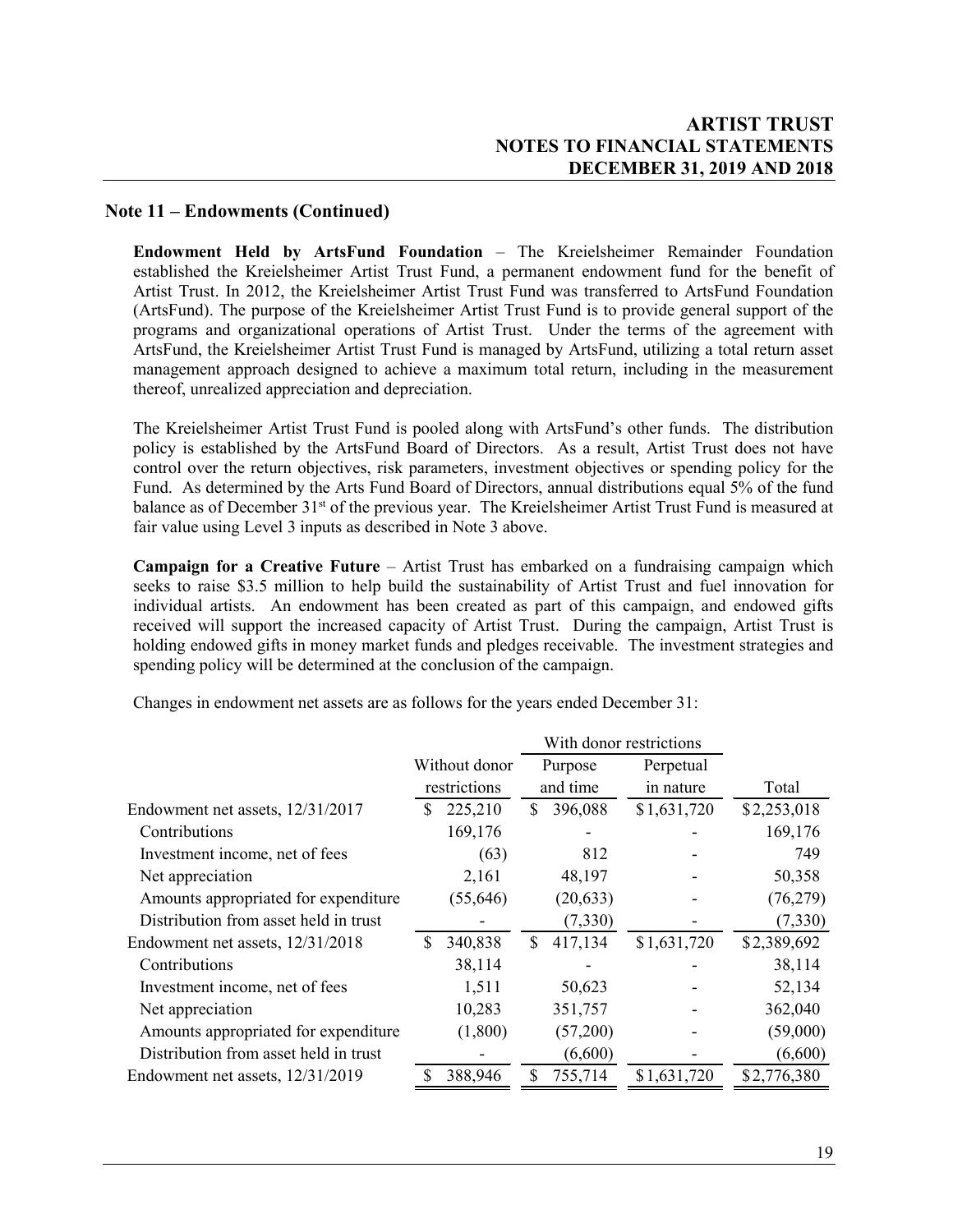#### **Note 12 – Benefit Events**

Benefit events revenue is shown in the statements of activities net of consumable costs that directly benefit the participants of the event. The net revenue is as follows for the years ended December 31:

|                                    | 2019 |           |  | 2018      |  |  |
|------------------------------------|------|-----------|--|-----------|--|--|
| Gross special events revenue       |      | 498.193   |  | 577,632   |  |  |
| Less cost of direct donor benefits |      | (68, 634) |  | (75, 344) |  |  |
|                                    |      | 429.559   |  | 502,288   |  |  |

#### **Note 13 – Retirement Plan**

Artist Trust has a Simple IRA plan (the Plan) for employees who meet the Plan's eligibility requirements. Artist Trust matches a portion of employee contributions. Artist Trust contributed \$8,084 and \$9,310 to the Plan during the years ended December 31, 2019 and 2018, respectively.

#### **Note 14 – Fundraising Expenses**

In order to accomplish Artist Trust's mission of providing grants to artists, a significant amount of time must be spent raising grant money. As a result of these efforts and because of the nature of Artist Trust, the proportion of fundraising expenses may be higher than for other non-profit organizations. Total fundraising expenses were \$448,484 and \$441,977 for the years ended December 31, 2019 and 2018, respectively.

#### **Note 15 – Concentration**

For the year ended December 31, 2018, 38% of total support and revenue was from one grantor. There was no such concentration for the year ended December 31, 2019.

A pledge receivable from one donor made up approximately 50% of the pledges and grants receivable balance as of December 31, 2019. Two donors made up approximately 70% of the pledges and grants receivable balance as of December 31, 2018.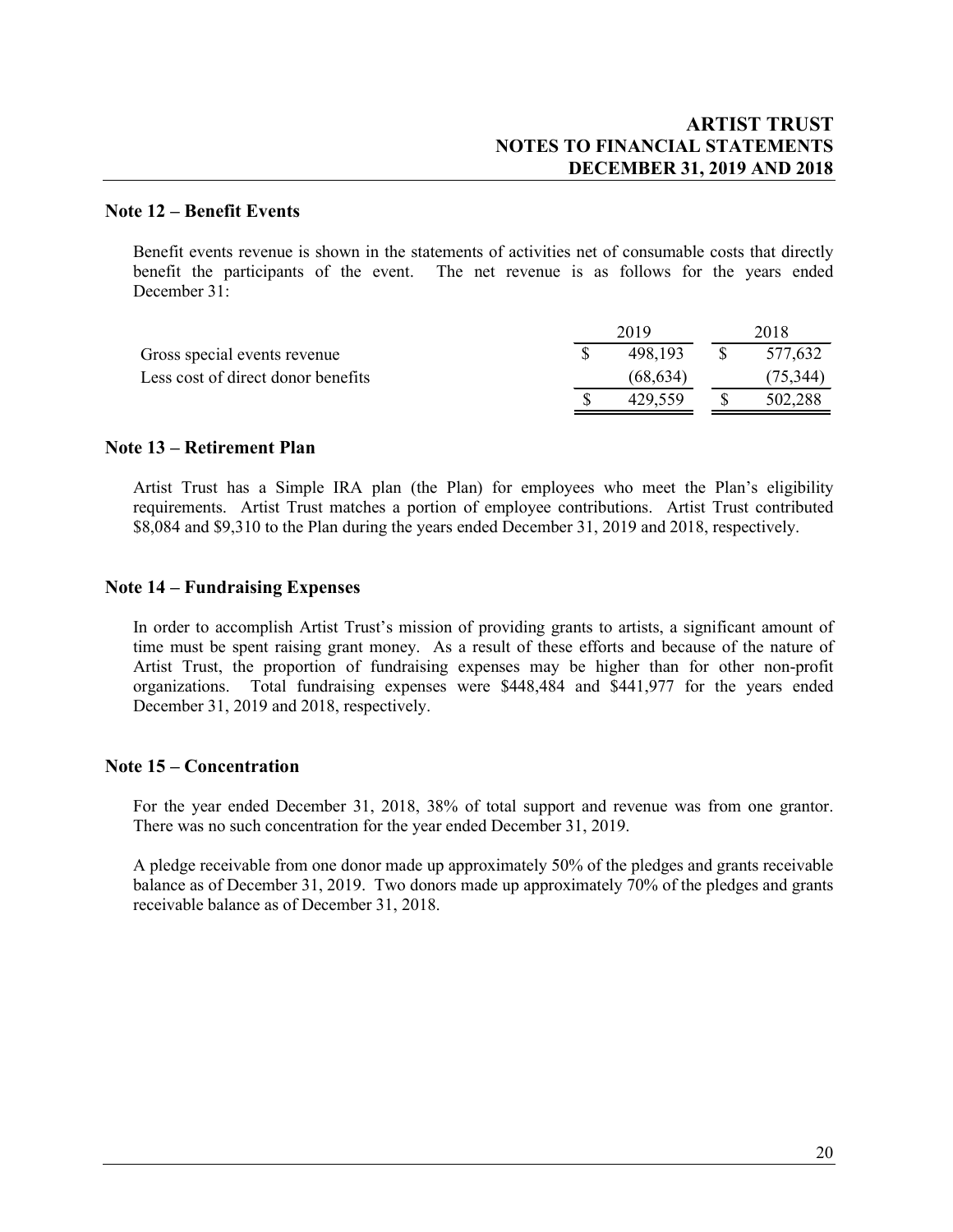#### **Note 16 – Prior Period Adjustments**

In the year ended December 31, 2019, it was determined that certain transactions should have been recognized differently in the year ended December 31, 2018. Accordingly, adjustments were recorded to prior year balances and activity as follows:

|                                                |    | Unadjusted<br>Balance | Prior Period<br>Adjustment |            | Adjusted<br>Balance |            |
|------------------------------------------------|----|-----------------------|----------------------------|------------|---------------------|------------|
| Statement of financial position, 12/31/2018    |    |                       |                            |            |                     |            |
| Net assets                                     |    |                       |                            |            |                     |            |
| Undesignated                                   | \$ | 524,910               | <sup>\$</sup>              | (323, 841) | <sup>\$</sup>       | 201,069    |
| With donor restrictions for purpose and time   |    | 1,606,347             |                            | 323,841    |                     | 1,930,188  |
| Statement of activities, year ended 12/31/2018 |    |                       |                            |            |                     |            |
| Contributions                                  |    |                       |                            |            |                     |            |
| Undesignated                                   | \$ | 383,514               | \$.                        | (339, 841) | -S                  | 43,673     |
| With donor restrictions for purpose and time   |    | 800,316               |                            | 339,841    |                     | 1,140,157  |
| Net assets released from restrictions          |    |                       |                            |            |                     |            |
| Undesignated                                   |    | 469,978               |                            | 16,000     |                     | 485,978    |
| With donor restrictions for purpose and time   |    | (469, 978)            |                            | (16,000)   |                     | (485, 978) |
| End of year net assets                         |    |                       |                            |            |                     |            |
| Undesignated                                   |    | 524,910               |                            | (323, 841) |                     | 201,069    |
| With donor restrictions for purpose and time   |    | 1,606,347             |                            | 323,841    |                     | 1,930,188  |

### **Note 17 – Subsequent Events**

Subsequent events were evaluated through July 25, 2020, which is the date the financial statements were available to be issued.

In December 2019, a novel strain of coronavirus (COVID-19) was reported in Wuhan, China. On March 11, 2020, the World Health Organization declared the outbreak to be a global pandemic, and on March 13, 2020, President Trump declared a nationwide emergency pursuant to Sec. 501(b) of the Robert T. Stafford Disaster Relief and Emergency Assistance Act. The extent of the impact of COVID-19 on Artist Trust's operations will depend on certain developments, including the duration and spread of the outbreak and the impact to donors, employees, and Washington State artists, all of which are uncertain and cannot be determined.